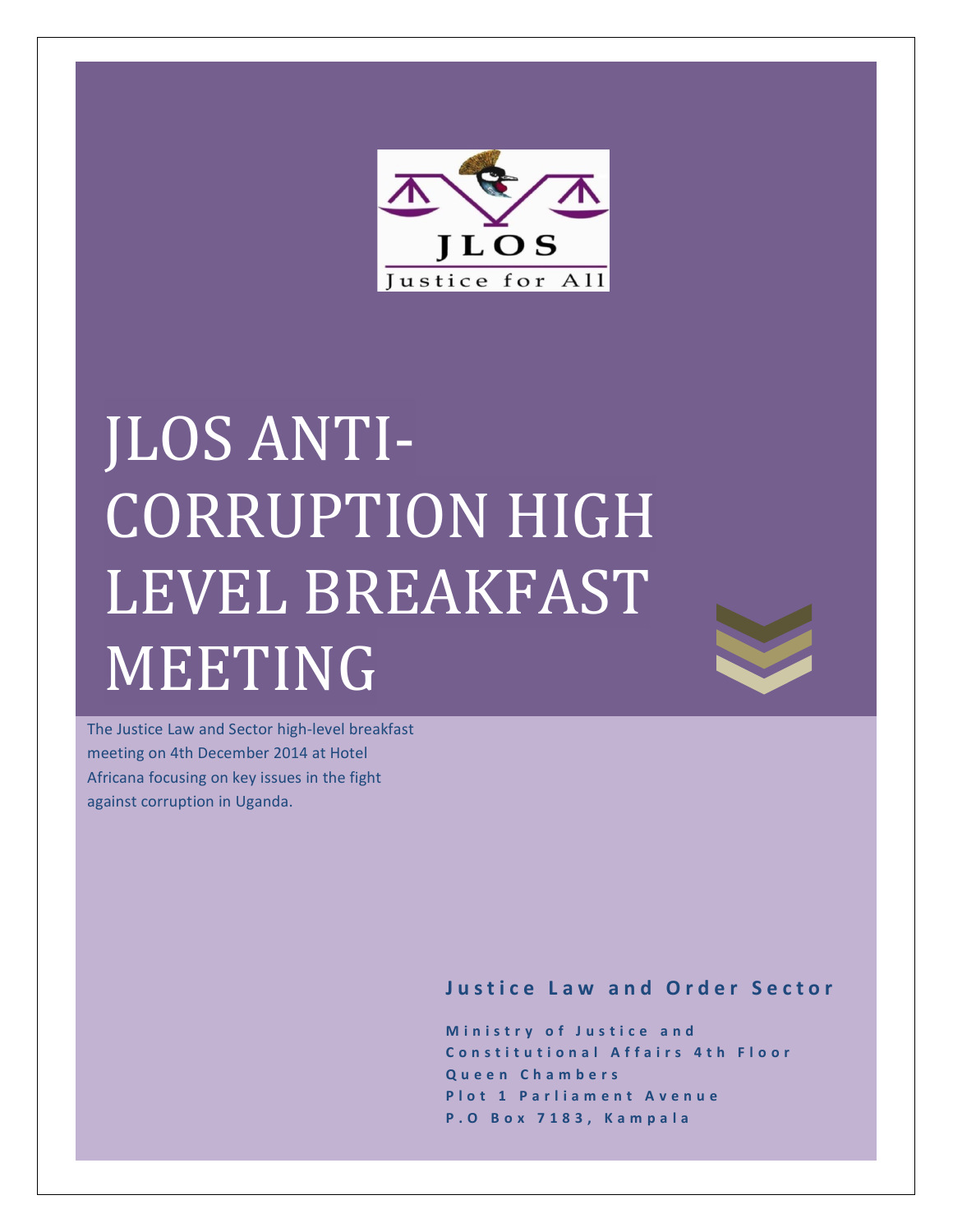# **Contents**

| 1.          |                                                                                             |  |  |  |  |  |  |
|-------------|---------------------------------------------------------------------------------------------|--|--|--|--|--|--|
| 2.          |                                                                                             |  |  |  |  |  |  |
|             |                                                                                             |  |  |  |  |  |  |
| 3.          |                                                                                             |  |  |  |  |  |  |
|             | Fighting Corruption in JLOS: A collective Effort to promote Integrity and enhance access to |  |  |  |  |  |  |
| 4.          |                                                                                             |  |  |  |  |  |  |
| 5.          |                                                                                             |  |  |  |  |  |  |
| 6.          |                                                                                             |  |  |  |  |  |  |
| 7.          |                                                                                             |  |  |  |  |  |  |
| Annexure 1: |                                                                                             |  |  |  |  |  |  |
| Annexure 2: |                                                                                             |  |  |  |  |  |  |
| Annexure 3: |                                                                                             |  |  |  |  |  |  |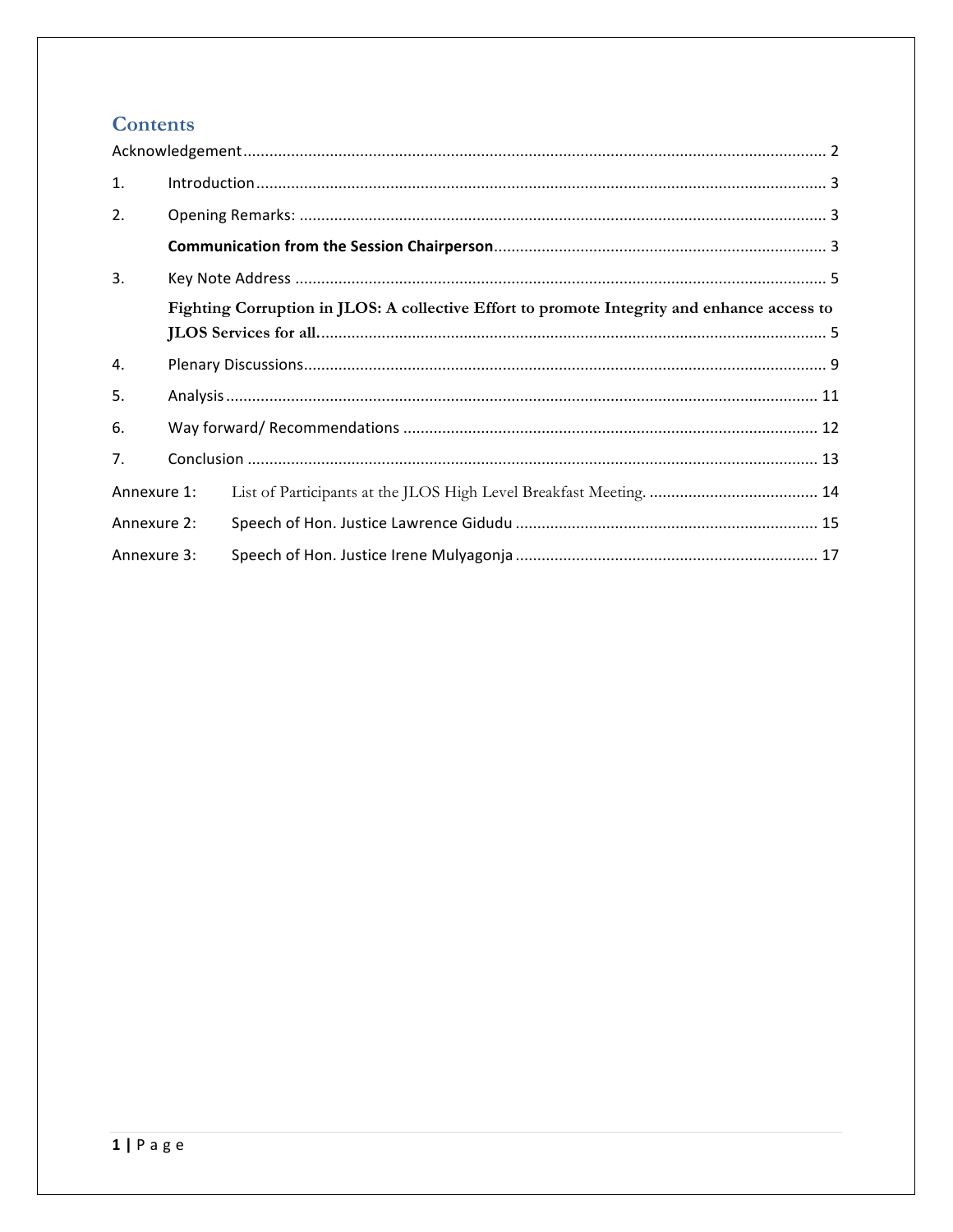# **Acknowledgement**

The JLOS High Level Breakfast meeting on anti-corruption was held in commemoration of the international anti-corruption day with support from the JLOS Sector. The meeting was successfully organized as an activity of the JLOS Human Rights and Accountability Working Group, and the JLOS Secretariat.

The JLOS Sector recognizes and acknowledges the participation of the Accountability Sector institutions, and various state and non-state actors.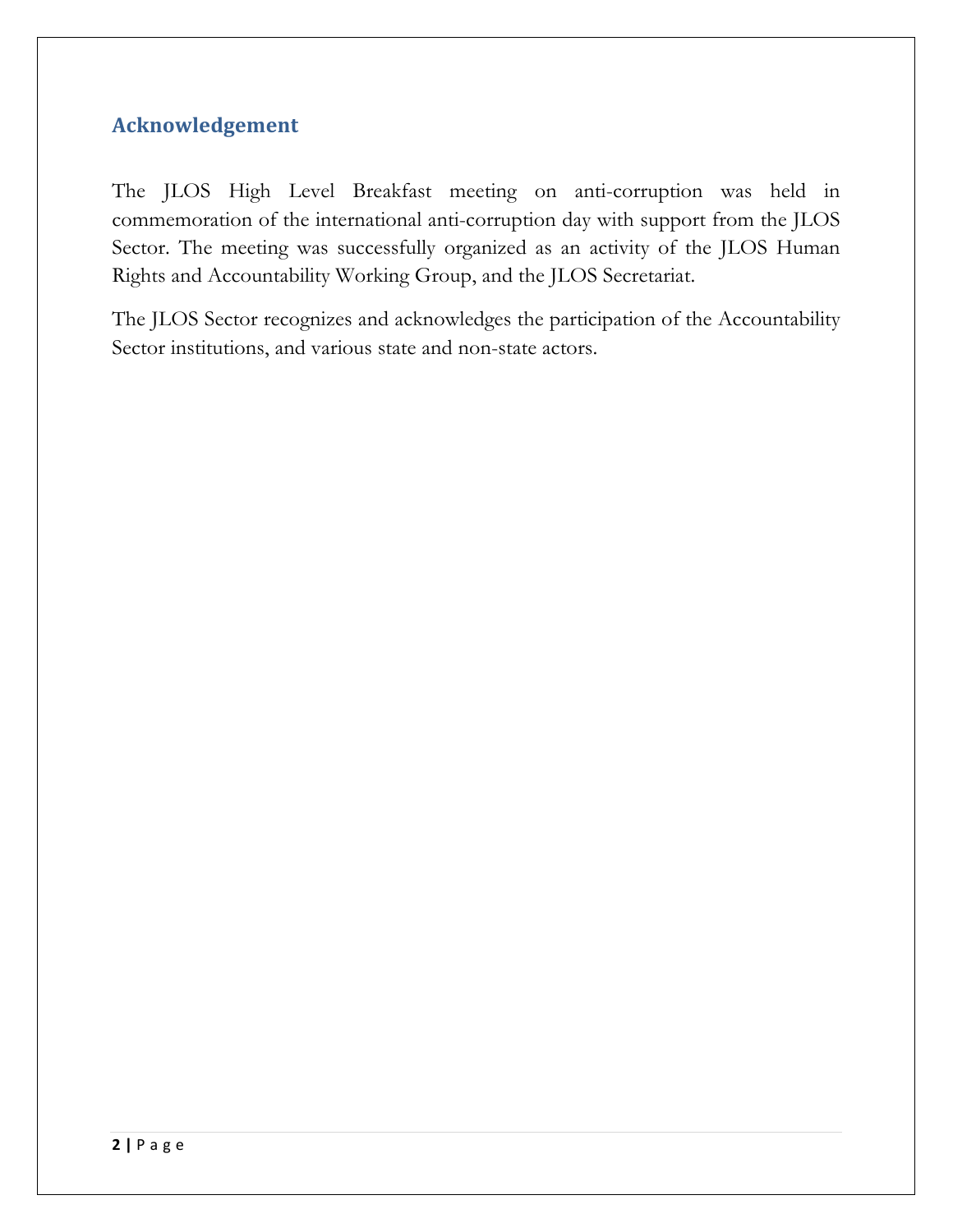# JLOS HIGH LEVEL BREAKFAST MEETING ON ANTI-CORRUPTION

# **1. Introduction**

The Justice Law and Sector held a high level breakfast meeting on the 4<sup>th</sup> December 2014 at Hotel Africana to discuss key issues in the fight against corruption in Uganda, but with specific focus to the Justice Law and Order Sector(JLOS). The meeting was organized in conjunction with partners from the Accountability Sector as part of the buildup events towards the commemoration of the International Anti-Corruption Day 2014.

The theme of the meeting was; *Fghting corruption in JLOS: A collective effort to promote integrity and enhance access to JLOS services for all.* The theme underpins two critical results of the fight against corruption; 1) the need to ensure integrity in service delivery, and 2) the realization of increased access to JLOS services for all especially the marginalized people. These are in tandem with the JLOS Sector Investment Plan III (JLOS SIP III) undertakings of promoting human rights and accountability in Uganda.

The meeting was convened for selected heads of institutions and some technical staff who have a key responsibility to fight corruption in their institutions and the country at large. The participants included; Hon. Justices of Courts of Judicature, heads of Government institutions, heads of Civil Society Organizations and members of the JLOS Secretariat.

# **2. Opening Remarks: Communication from the Session Chairperson**

His Lordship, Hon. Justice Lawrence Gidudu- the Deputy Head of the Anti-Corruption Court welcomed members to the meeting and thanked them for their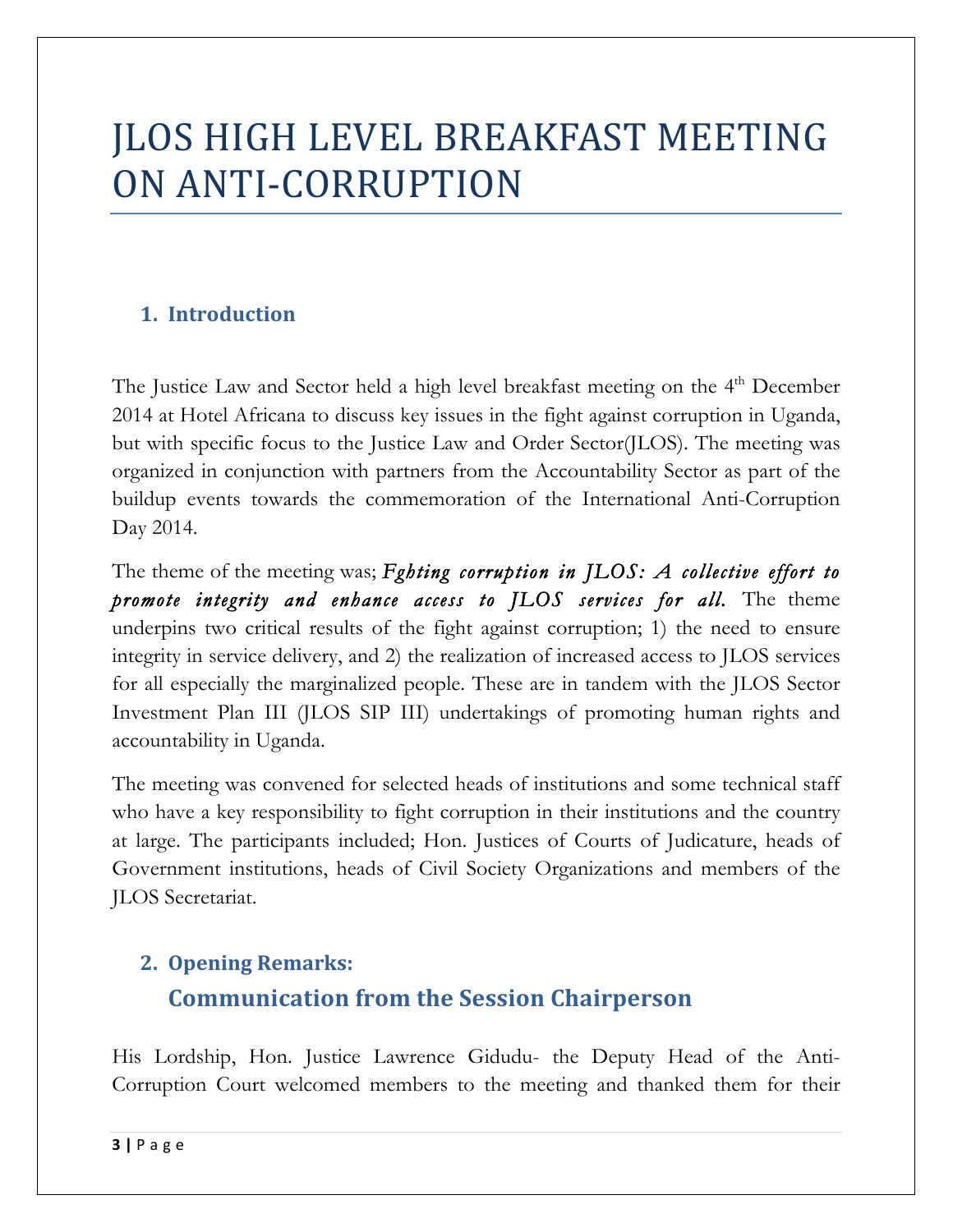continued support towards the fight against corruption. He informed the meeting that the Sector brings together 17 institutions responsible for administering justice, maintaining law and order and promoting observance of human rights. He noted that JLOS has been in operation for over 14 years, but has not been participating in the Anti-Corruption activities that are organized by the Accountability Sector to commemorate the International Anti-Corruption Week and Day. He thus commended the Sector for their participation in this year's activities. He emphasized the essence of collaboration and concerted efforts in dealing a common problem of corruption.

The Justice Law and Order Sector is widely rated as a huge success and a regional flag bearer in policy and strategic coordination in justice and law enforcement reforms. However, on a negative side, recent Anti-Corruption Surveys reveal that the JLOS Sector institutions appear among the top two most corrupt institutions in Uganda. This is an uncomfortable position that negatively affects service delivery within the JLOS Sector and across the country. He further noted that it's against this background that the Sector has come together to demonstrate its resolve to fight corruption, promote collaborative efforts and build public confidence in the fight against corruption.

The Chairperson further emphasized that corruption has become a way of life for some people. Corrupt people are violent, sophisticated, very educated, organized and powerful that they can cripple institutions. He added that at the Anti-corruption Court Division, they have had major cases of corruption cropping up and that lawyers have developed new tactics to find their way around the Justice system.

His Lordship cited an example of a lawyer who forged a death certificate for a criminal suspect, however, when the Police investigated the matter, they found that the person mentioned as deceased in the certificate was actually alive and residing in Rwanda. Interpol is working with the Rwanda government to have the dead suspect extradited to face the law. This matter was reported to the Law Council and will be dealt with accordingly.

Another case that he cited was before Hon. Dorothy Lwanga where a lawyer presented her with a death certificate of a suspect. However, when she suspected that the death certificate was forged, she summoned and detained the sureties of the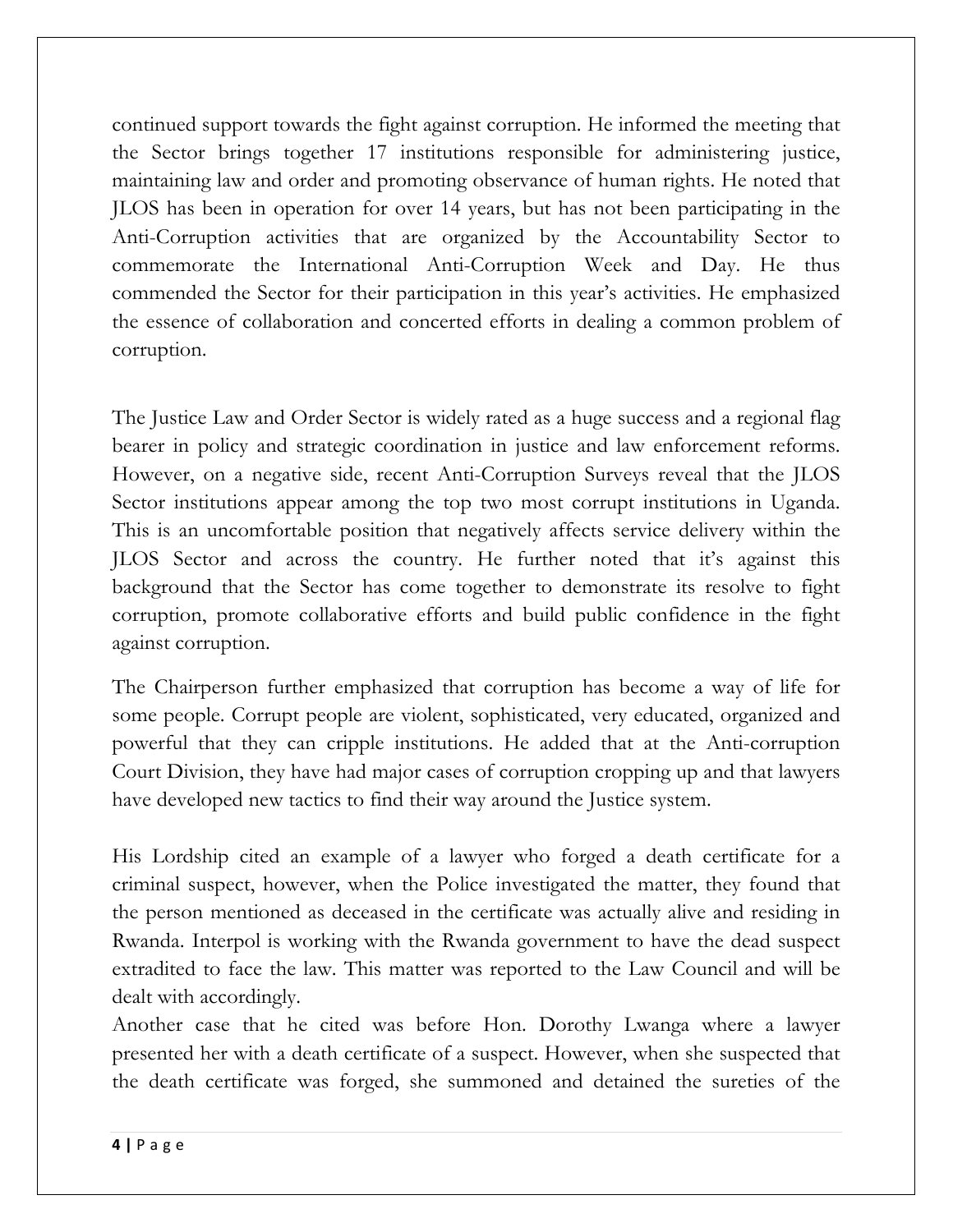alleged deceased person. The sureties were compelled by the circumstances to produce the suspect before court. This illustrates the resolve of perpetrators of corruption to visit acts of corruption even on the anti-corruption court without any fear or shame.

Finally, the Hon Justice also noted that the value of time in a corruption case is very critical and cases actually expire in fact although not in law. Many of the gimics played against anti-corruption initiatives that result into staying proceedings are deliberate to grant time for weathering of corruption cases. In the span of such time witnesses disappear or are compromised, evidence or exhibits are tampered with, and all sorts of things.

Moving forward, all Government institutions must continue to put in place and implement mechanisms aimed at curbing acts of corruption. The Anti-Corruption Court Division has planned to provide uniforms for its staff so that the public can identify whom to deal with. His Lordship further encouraged all institutions to deal with disciplining their staff through disciplinary committees to ensure that corruption does not continue mushrooming. He called upon everyone to work towards the national vision of zero tolerance to corruption.

# **3. Key Note Address**

# **Fighting Corruption in JLOS: A collective Effort to promote Integrity and enhance access to JLOS Services for all.**

Her Lordship Hon. Justice Irene Mulyagonja, the Inspector of Government, commended the JLOS Secretariat for its participation in the activities organized to commemorate the Anti-Corruption week. She noted that Justice Law and Order Sector is a creation of the Government's desire to have a sector-wide approach to policy planning, implementation and evaluation. JLOS is the sector wide approach to implementing the Government's mandate to administer justice equitably. Thus each of the JLOS institutions plays a key role in the administration of justice and maintenance of law and order in Uganda.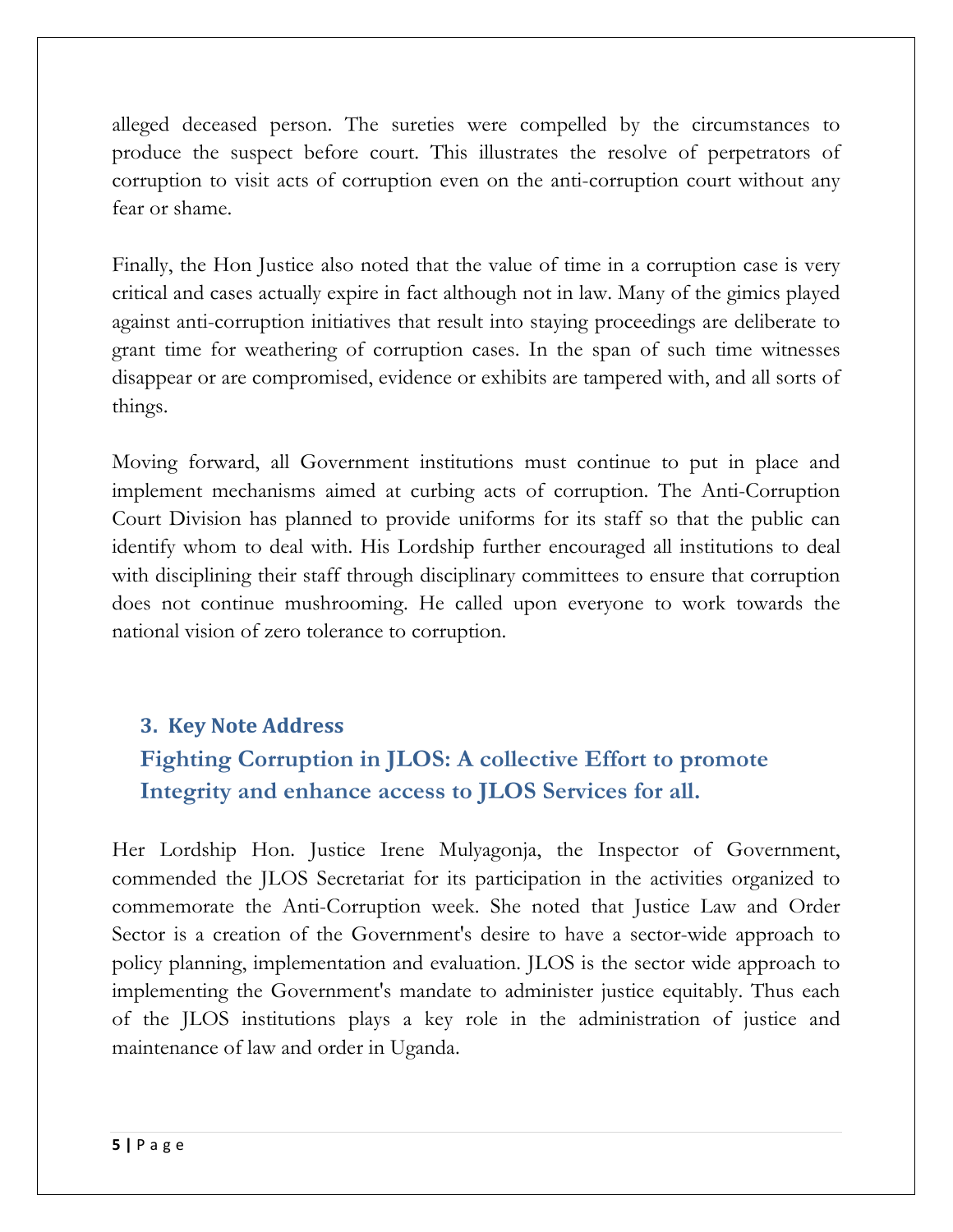She further informed the meeting that the public perception of JLOS and the administration of Justice in Uganda is on a low end considering that institutions that hold membership in JLOS have consistently been named amongst institutions or agencies of Government that are perceived to be afflicted with endemic corruption. (See: *Tracking Corruption Trends in Uganda Using Data Tracking Mechanism: 4th Annual Report, 2014*). Although the Police and the Judiciary were singled out in the report (ranked first and third, respectively), the perception extends to other JLOS institutions too. According to studies conducted, the belief of the public is that administration of justice in Uganda varies in accordance with the amount of money one can pay: justice is for sale to the highest bidder.

The belief that justice is for those that can afford erodes the confidence in the JLOS institutions by those that cannot financially afford it or are likely to be out-bided. This creates a dangerous situation. As a cornerstone of the rule of law , there is an expectation to be treated equally before the law. Ensuring that the institutions retain the faith and confidence of those they serve is therefore an essential objective for them. If the institutions loose the faith and confidence of the public, they no longer have the legitimacy to effectively administer justice in accordance with their mandate.

She therefore called upon the meeting to ensure that the services rendered by the JLOS institutions are easily accessible, understood and utilised by all members of the public without undue regard to their place in society.

Justice Irene Mulyagonja further presented six ways in which the Image of Administration of Justice in JLOS Institutions can be improved as seen below:

# 1. **Increase Awareness**:

According to the Baseline Survey Report on Selected JLOS Indicators by Reev Consult International (July 2012), only 6 of the 18 listed institutions scored more than 50%. Uganda Police Force scored the highest with 99%, attributed to a concerted effort to bring their services closer to the people and explain their role and mandate. This is a policy that should be adopted by all other institutions, resources permitting.

# 2. **Integrity**: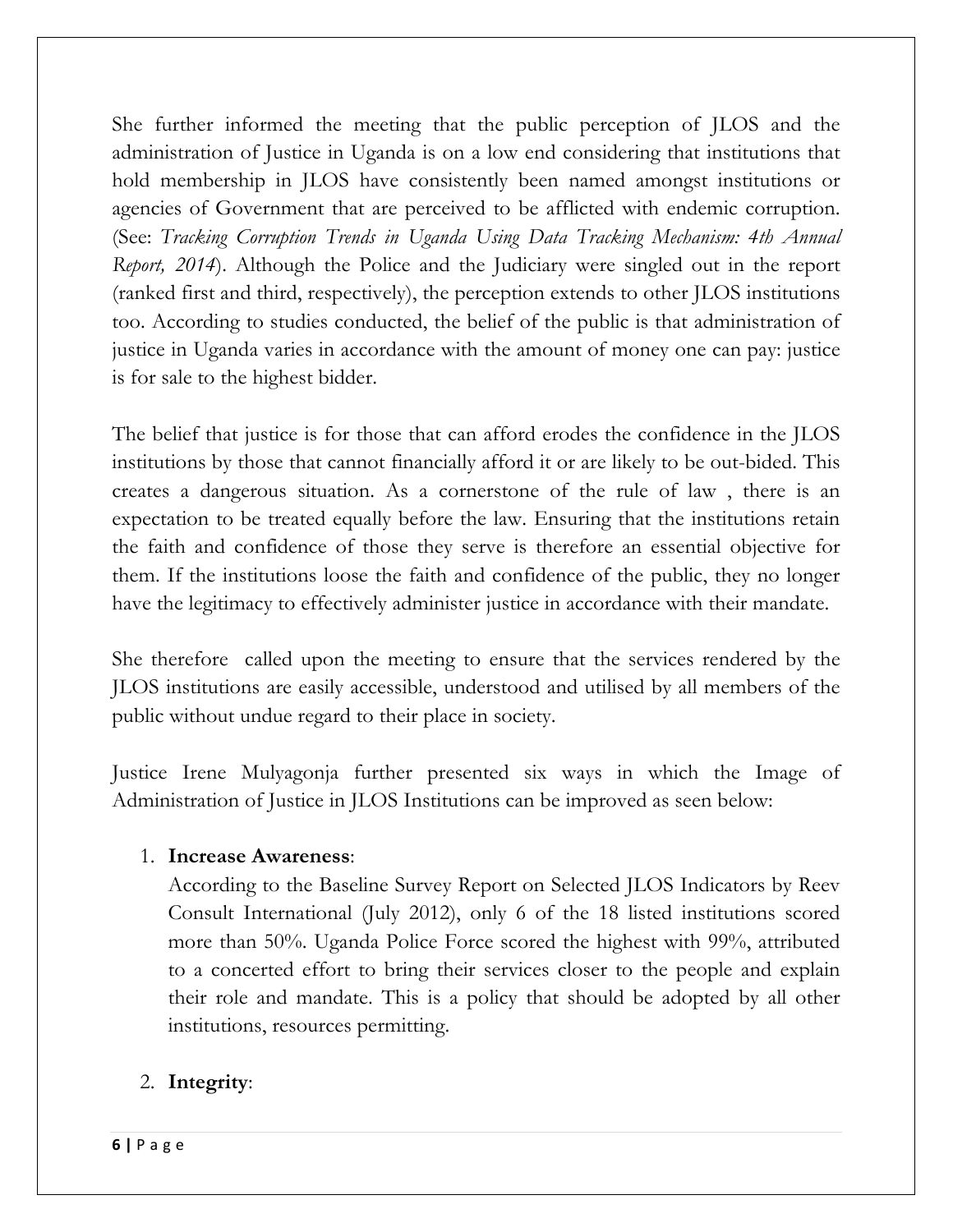The conduct of the affairs of the institutions of JLOS should be aimed at reaffirming the people's faith in their integrity and the belief that they execute their mandates in an honest and upright manner. In the Baseline Survey Report (Page 27) 14% of the respondents stated that they would never use the services of the Uganda Police Force. The reason given was that they (UPF) displayed incredible unfairness in handling disputes, such as conniving with defendants, fleecing respondents, flouting and circumventing the process leading to double loss to the aggrieved party. In order to enhance access to JLOS services, not only must there be an increased presence as stated in (1) above, but also the pull factor of increasing the confidence of the public in the institutions by executing their mandates with integrity.

#### 3. **Impartiality**:

This is the essence of administration of justice and is concerned not only with the decision that is made, but also with the process by which the decision is arrived at. Justice must not only be done, but must be seen to be done. Article 28 (1) of the Constitution of the Republic of Uganda states that in the determination of civil rights and obligations or any criminal charge, a person shall be entitled to a fair, speedy and public hearing before an independent and impartial court or tribunal established by law. In the Baseline Survey (Page 69), a significant number of respondents, including legal practitioners both private and public, stated that they held the opinion that the Judiciary was prone to compromise by influence peddling, abuse of office and interference from various sources. If a significant section of the officers of court regard the courts as partial and dependent, ordinary people will be even less inclined to utilise the services rendered therefrom. The Judiciary and other institutions of JLOS must act to demonstrate impartiality in execution of their duties.

#### 4. **Curtail Corruption**:

The Baseline Survey (Part 6.0) outlines the prevalence of corruption in JLOS institutions. Not a single institution was found free of corrupt practices. Actual incidents in the courts of law were also documented. It was established that 71% of the respondents opted to pay the bribes demanded or expected of them in order to access the services of the respective institution (coping mechanism). The conclusion was that low income earners and lower occupation groups are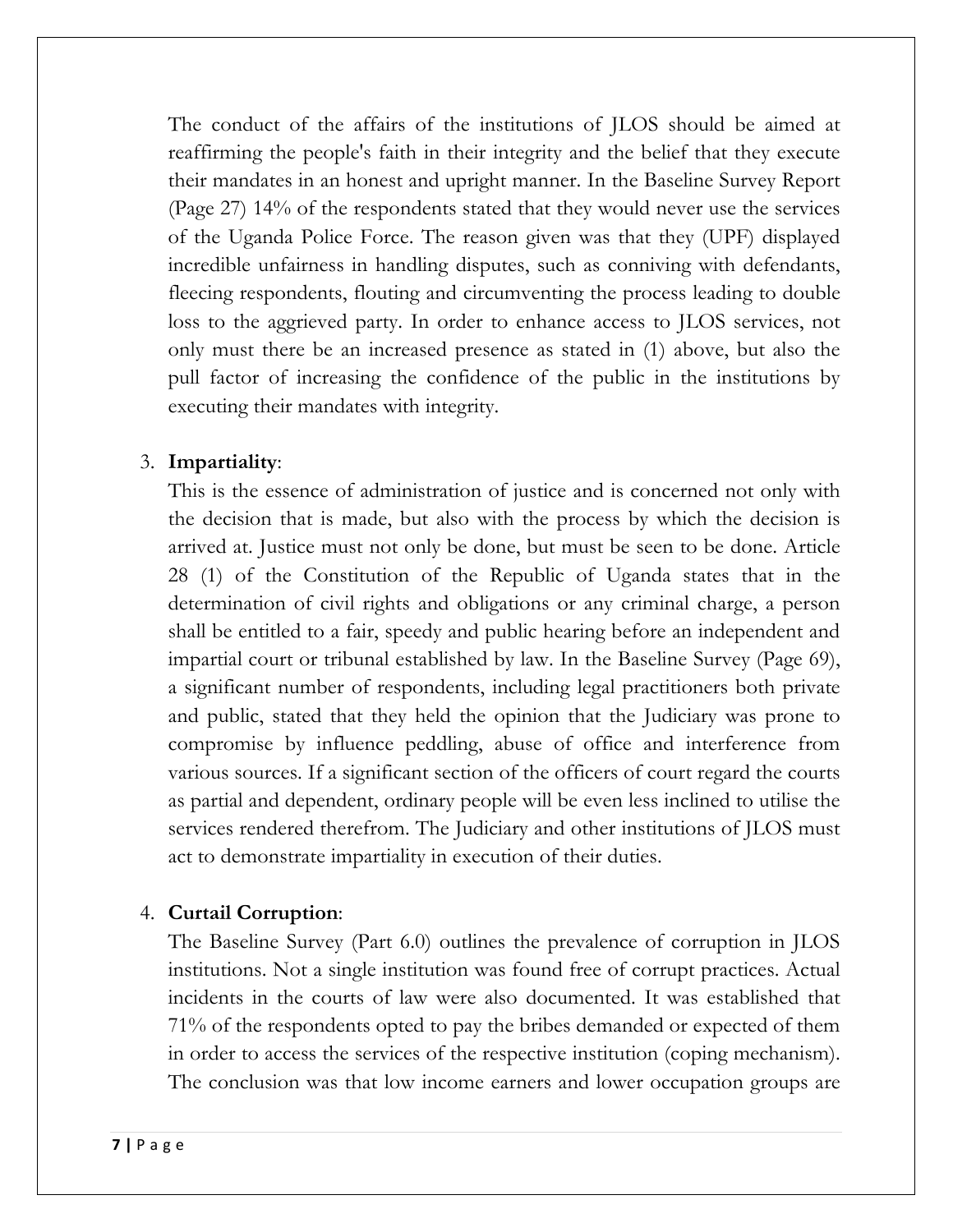forfeiting services of JLOS institutions because they cannot afford them. Reporting corruption is very low, because of the perception and experience that nothing will be done to address the problem. To enhance access to these lower income earners and the poor, tough action must be taken against any instances of corruption that are reported, in order to restore faith in the integrity of the institutions. Supervisors must stop paying lip service to efforts to curtail the vice and actually take action in cases where incidences are reported.

5. **Accountability for decisions should match the independence and discretion guaranteed**:

Many JLOS institutions are clothed with immunity, independence and discretion in the execution of their mandates in order to enable them to perform their duties unfettered. Utmost care should be taken to ensure that misdeeds or clear miscarriages of justice are not sheltered or covered up under such protection. Institutions should put in place internal mechanisms (where external ones are barred by law or undesirable) to ensure that institutions or individuals are held accountable for errant or deviant actions or omissions in order to restore the confidence of the people.

#### 6. **Competence and Diligence**:

The administration of justice involves the determination of civil rights and obligations or criminal charges. These are sensitive actions touching the fundamental rights, lives and livelihoods of individuals. To instil confidence, institutions or their members must approach any decision making not whimsically, but diligently and studiously. The people must be reassured that the administrators of justice know what they are doing and are willing to apply themselves to ensure justice is done. Only in such knowledge shall they find the confidence to revert to the JLOS institutions and not seek to take matters into their own hands.

Her Lordship emphasised that JLOS institutions are the custodians of the mandate to ensure that the country operates under the rule of law. However, as seen from the various surveys, many are ignorant and distrustful of the institutions and their mandates and, therefore, do not take advantage of the services on offer or avoid them for what they deem good cause.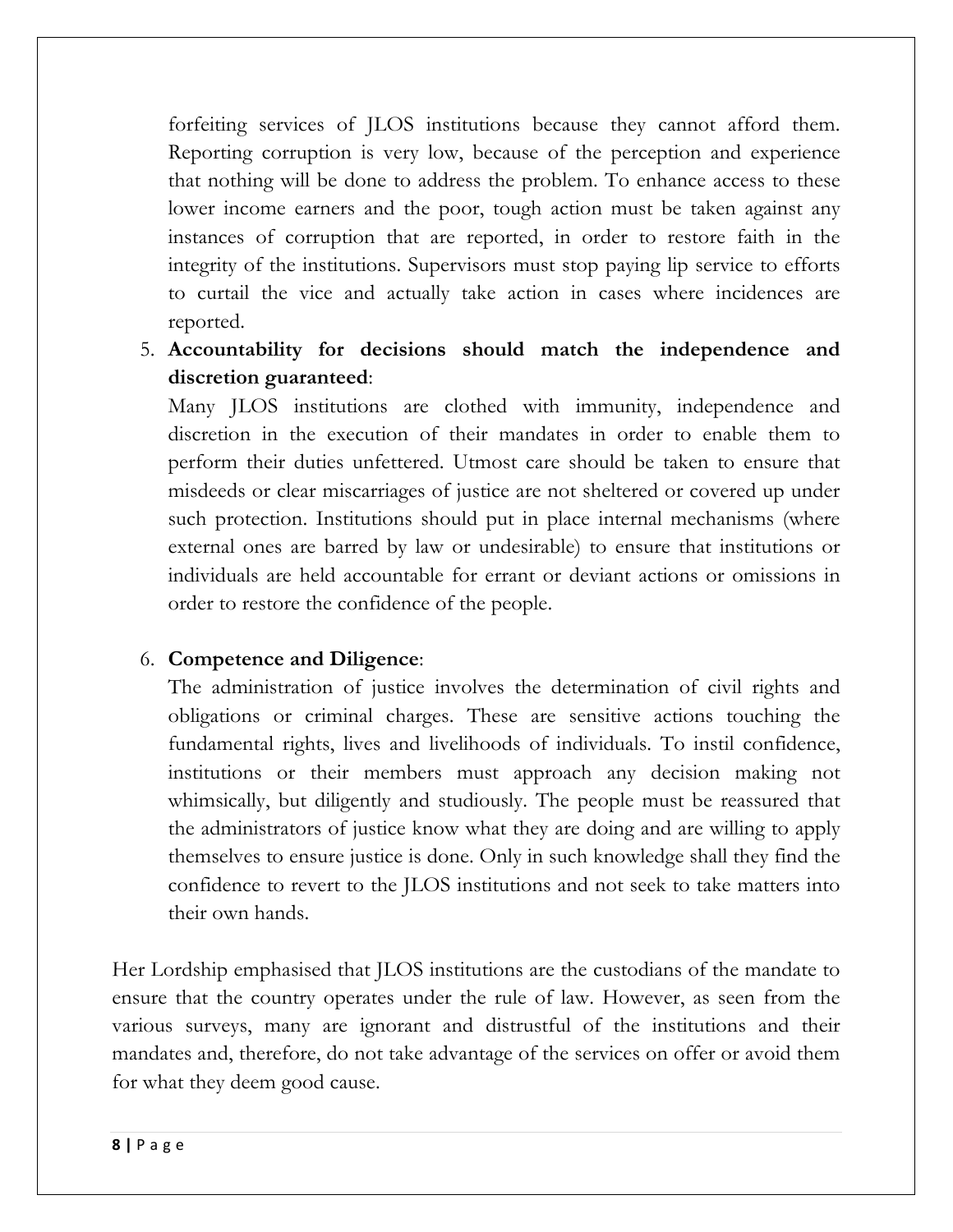She finally urged participants to ensure that the services rendered by the institutions are demystified for the ordinary citizen by making them comprehensible, available, cheap and trustworthy. The only way to achieve this is to re-instil the integrity of the institutions and the officers that man them, in the minds of the people. This can be achieved by taking the following practical actions:

- 1. All policies, procedures and decisions made by institutions must not only be fair, but demonstrably so, to ensure transparency.
- 2. Institutions must educate the public about their jurisdiction, powers, functions and mandates and the people's rights as determined by law, so that ignorance does not breed distrust. This can ultimately erode confidence in the institutions and systems.
- 3. When legitimate queries arise, responsible officers in government institutions must be held accountable to promote transparency and improve the public's confidence.
- 4. Officers and institutions must demonstrate diligence and knowledge in execution of their mandate, to enhance confidence.

# **4. Plenary Discussions**

Participants were aroused by the two presentations by their Lordships and engaged in a focused plenary discussion. They suggested ideas and recommendations that can aid the fight against corruption within the JLOS Sector and the country at large. These included the following;

- 1. Reduce human contact. This should be done especially in offices that require payment of cash before a service is delivered. Thus, online transactions and automation should be encouraged and adopted.
- 2. Invest in strategic research and finding solutions to the weaknesses in the three highly corruption prone areas;
	- a) Grant of Police bonds (Police).
	- b) Operations of traffic officers (Police).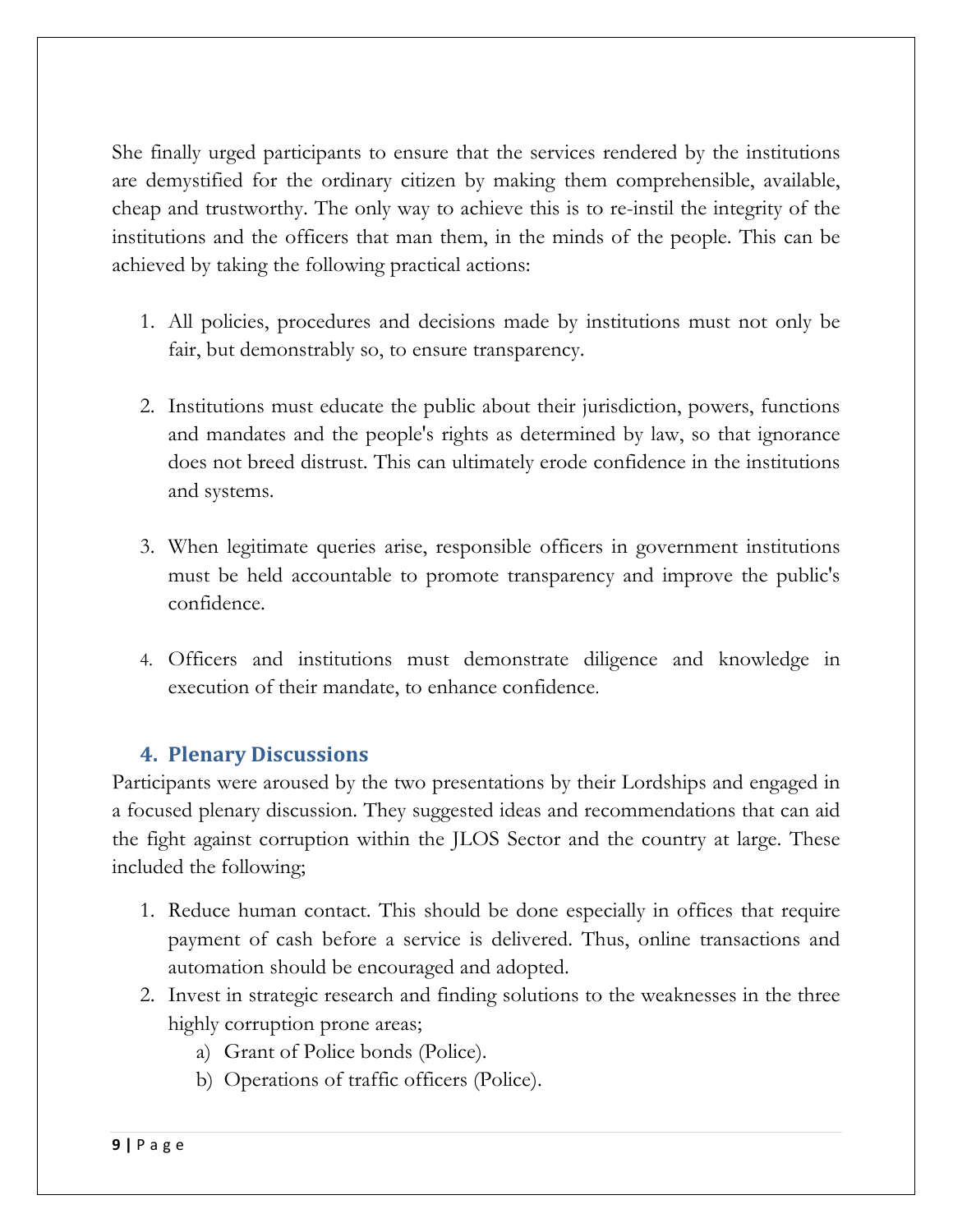- c) Grant of Bail in courts of law (Judiciary).
- 3. Come up with strategies to curb challenges and limitations that members of the public face in accessing the courts of Law.
- 4. Advocate for increased political support to fight corruption. The Government has demonstrated its willingness in fighting corruption and has done a lot so far, however, there is a lot more required to be done.
- 5. Establish why JLOS staffs prefer to work in some areas that are highly prone to corruption. Address the issue of staff welfare and workload in various institutions. JLOS staff should be well facilitated.
- 6. Technology should be embraced by all, but more urgently the Police and Judiciary should utilize it in order to expedite service delivery, and cut out on tracking and monitoring businesses.
- 7. Restore confidence in the public. Currently the public has less trust and confidence in the Justice system, the Sector therefore should strive to reverse this situation.
- 8. Look into the issue of client accounts used by private law firms to conduit compensation of clients. Funds meant for clients are misused by lawyers and public servants.
- 9. Promote integrity and acquisition of standard competence skills among the staff through regular trainings.
- 10.Adopt the "Name and Shame" system so that corrupt officials or staff in various institutions may be exposed.
- 11. Support the Uganda Law Council (ULC). The ULC does not have enough funds to inform the public about their regulatory services and yet many people do not know where to seek redress in the event of a problem or being afflicted by lawyers.
- 12.Publicize and create awareness of what we do and also publicize the fees we charge as Sector institutions.
- 13.Accountability should be priority. This should be done through regular performance evaluation of JLOS staff. The Service culture should be checked out and the essence of accountability be entrenched.
- 14.Performance benchmarks for Judges should be put in place and implemented. Look at other countries and how their systems operate. We can pick a leaf from countries with the best practices, take for example Nigeria; if a Judge does not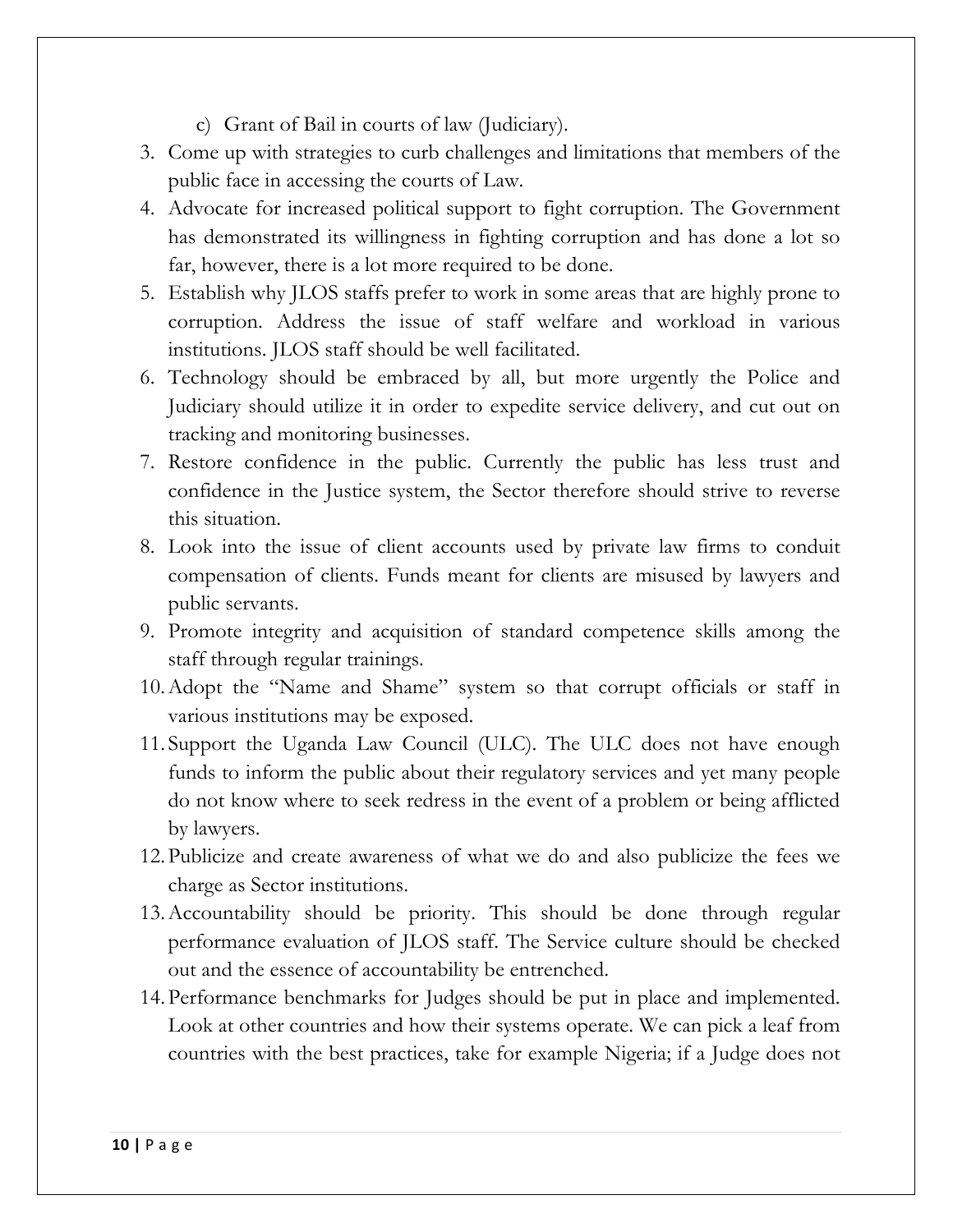conclude a case within 90 days, he faces the disciplinary committee and is held accountable in that regard.

15.Personalize the problem of corruption. The fight against corruption should start with individuals and within institutions.

# **5. Analysis**

Corruption is a vice that is eating across the country and in the JLOS Sector specifically. As noted earlier, the Police and the Judiciary were ranked as the top most corrupt institutions in the country, and the Sector continues to face criticism from the public in that regard.

Worth noting is that there are existing initiatives and mechanisms in place to track and also fight corruption. In addition there are Laws and Organs to fight this vice, thus all that is needed is more collaboration and effective implementation with a focus on results and impact. The expansive legal regime needs to be implemented to the letter. However, the problem of corruption seems to have plateaued at despicable levels. The *Tracking Corruption Trends in Uganda 4th Annual Report ,2014* revealed that the Police and the Judiciary as the most corrupt institutions. This is not withstanding the expansive anti-corruption legal and policy regime in place for which the Police and Judiciary are mandated to primarily enforce. The prevailing situation is paints a picture of an irony between mandate and practice.

The current trend indicates a worsening situation, and therefore each JLOS institution should be charged afresh in fighting corruption. There is need to increase effort and also engage CSOs and build on their community penetration advantage to advance the challenge against corruption. The public should also be empowered because corruption cannot be fought by a single institution, but by a collective effort. The public needs to see in simple terms that there is action taken against perpetrators of corruption and that way public confidence and participation in the fight against corruption will be restored.

Last but not least, various recommendations were made to the Sector by the participants on how to aid the fight against corruption in the Sector and the country at large. These are further outlined in the subsequent section.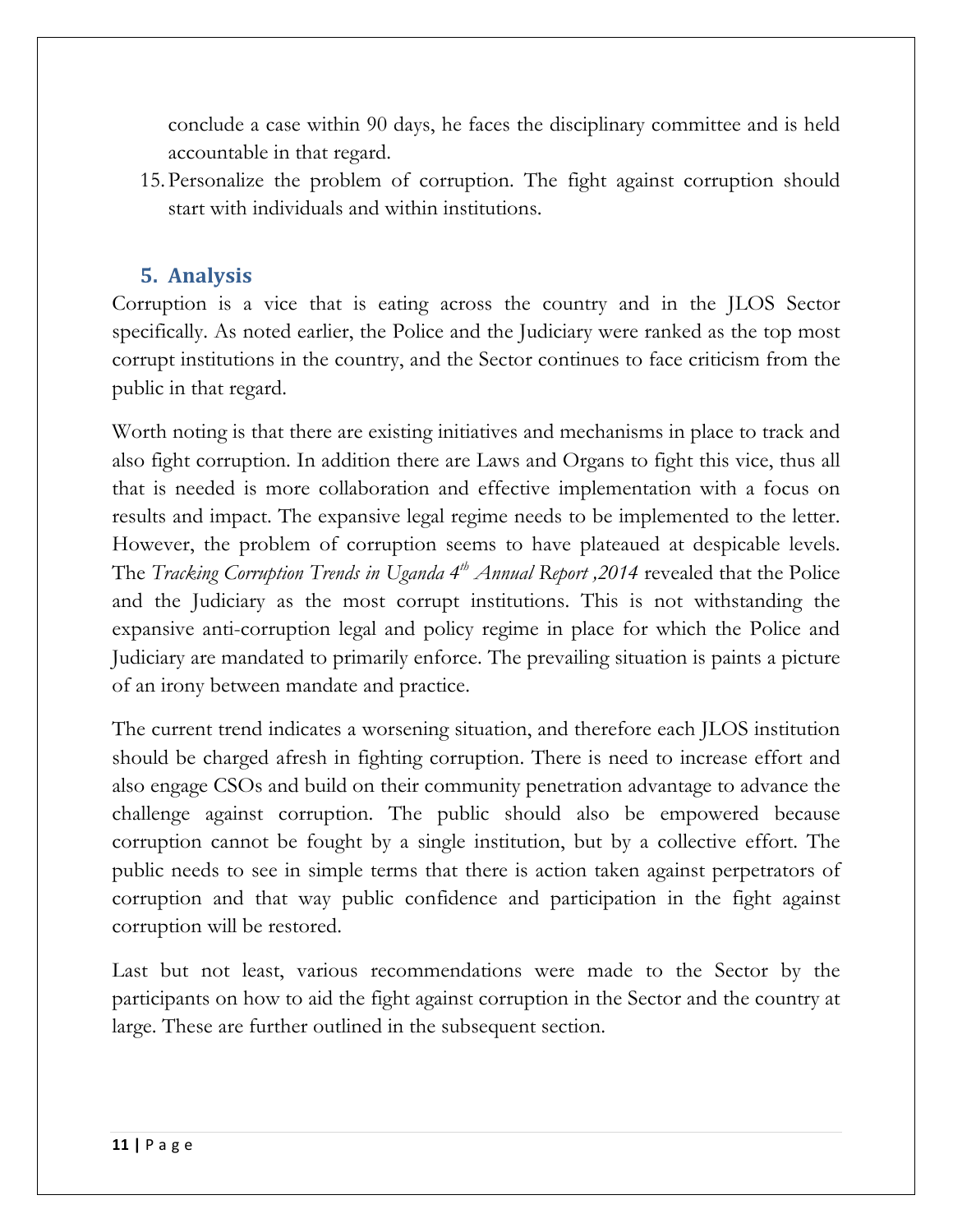# **6. Way forward/ Recommendations**

Mr. Sam Wairagala- the Deputy Senior Technical Advisor, informed the meeting that the following action points had been captured from the plenary discussions and the Secretariat would look into these. He also encouraged the members to use these avenues and all other possible ones to fight corruption;

- 1. Reduce human contact and prefer online transactions and more automation.
- 2. Invest in strategic research and fining solutions to the weaknesses especially in the areas of Police Bond, Traffic management and Bail in Courts of Law.
- 3. Come up with strategies to curb challenges that the public faces while accessing the courts of law.
- 4. Advocate for more political will in the fight against corruption.
- 5. Examine reasons why JLOS staff prefers to work in areas prone to corruption like the border posts, and improve on the remuneration and welfare of staff.
- 6. Embrace modern technology in managing JLO business especially in the areas of recording keeping, service processes and unwritten judgments.
- 7. Restore confidence in the Public.
- 8. Look into the issue of client accounts as compensation of clients through law firms is a problem.
- 9. Promote acquisition of standard skills among the staff through trainings.
- 10.Adopt the "Name and Shame" system that is corrupt officials or staff in various institutions should be exposed.
- 11. Support Law Council, in terms of putting information out there of how people can access redress in case of a problem.
- 12.Publicize and create awareness of what we do and also publicize the fees we charge as JLOS so as to reduce on the exploiting of clients by unscrupulous lawyers.
- 13.Accountability by staff and the Sector as whole should be key priority.
- 14.Benchmarks for Judges should be set and implemented.
- 15.Personalize the problem of corruption. This way the fight against corruption will start from individual initiatives.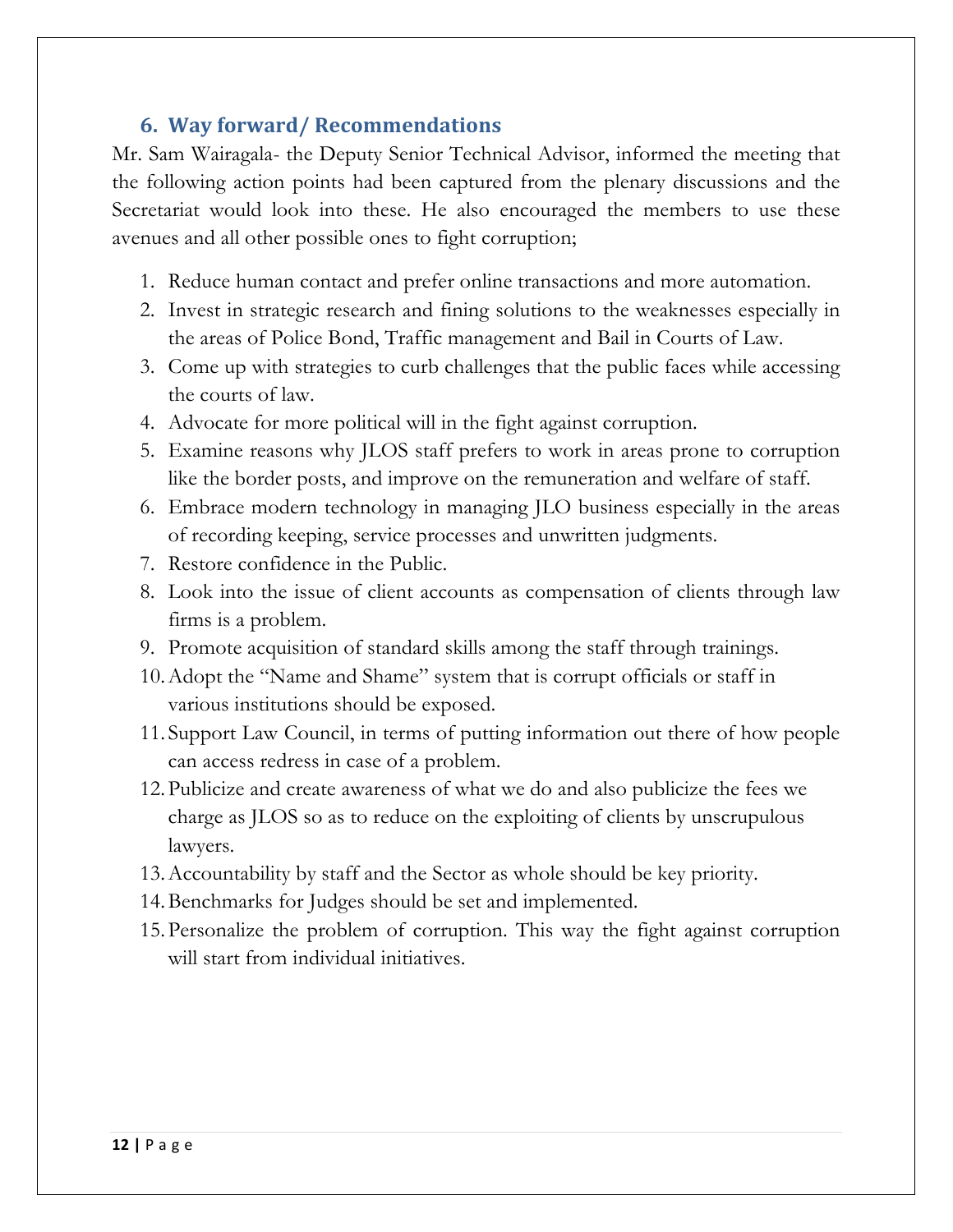# **7. Conclusion**

The meeting wound up on a spirited note of appeal to each person to take an individual initiative to curb corruption. JLOS was commended for this initiative and requested to sustain it. Note worth is the substantial Government to put in place systems and mechanisms of fighting corruption, however, the trends dictate the need to strengthen these further. It is imperative for JLOS institutions to go an extra step and tighten existing frameworks, build staff capacity, inform the public and secure the participation of non-state actors in the fight against corruption.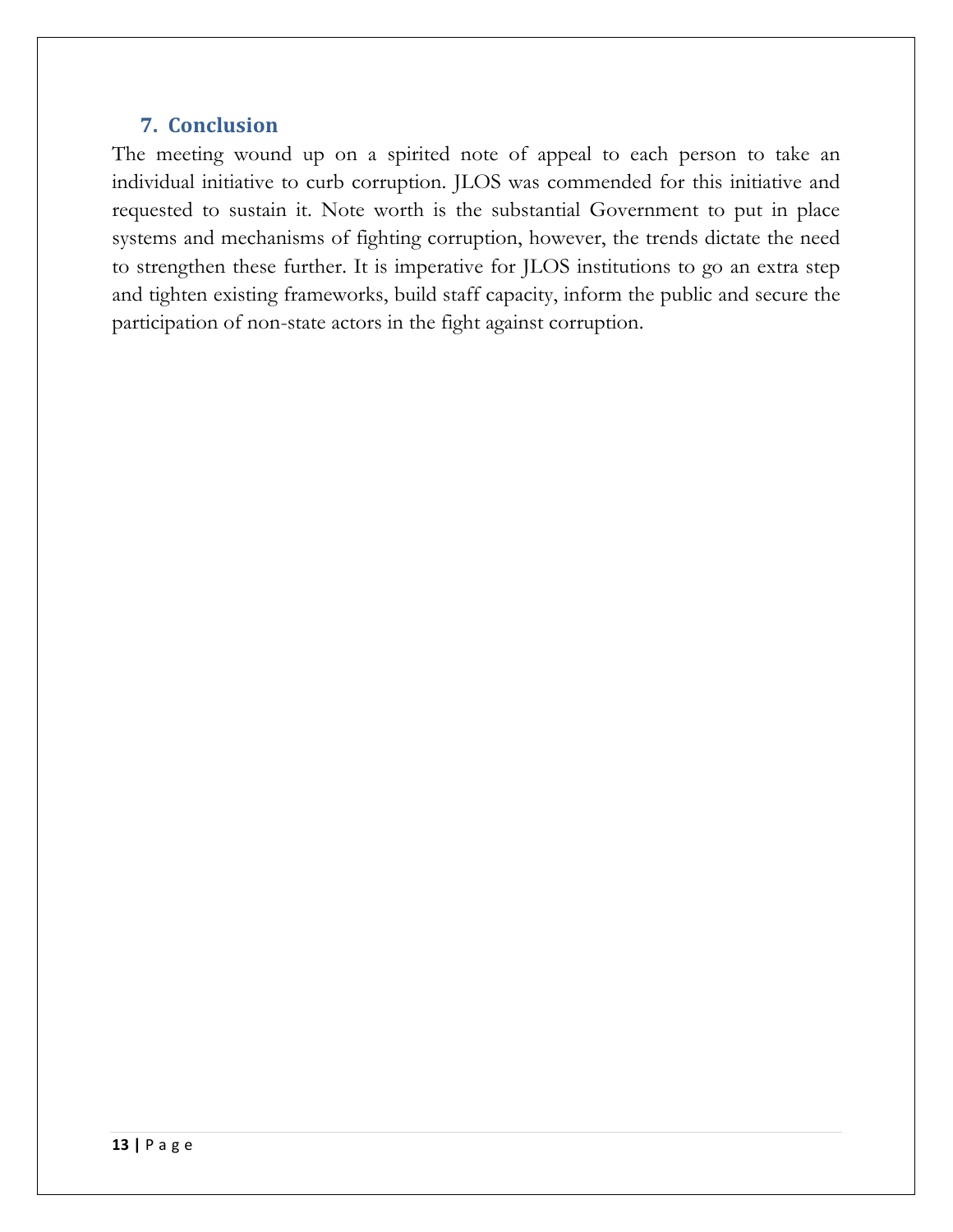# **Annexure 1: List of Participants at the JLOS High Level Breakfast Meeting.**

| No.             | <b>NAME</b>                   | <b>INSTITUTION</b>                                    | <b>EMAIL</b>                            | TEL.       |
|-----------------|-------------------------------|-------------------------------------------------------|-----------------------------------------|------------|
| $\mathbf{1}$    | Hon. Justice Lawrence Gidudu  | Anti-Corruption Division                              |                                         | 0772502629 |
| $\overline{2}$  | Hon. Justice Irene Mulyagonja | Inspectorate of Government                            | imulyagonja@igg.go.ug                   | 0752768143 |
| $\overline{3}$  | Mr. George Bamugemereire      | Inspectorate of Government                            | gbamugemerereire@igg.go.ug              | 0701647106 |
| $\overline{4}$  | Mr.<br><b>Jossy Rwereeza</b>  | Inspectorate of Government                            | jrwereza@igg.go.ug                      | 0772627414 |
| 5               | Ms. Ali Munira                | Inspectorate of Government                            | amuinra@igg.go.ug                       | 0701966966 |
| 6               | Ms. Sarah Birungi             | Inspectorate of Government                            | sbirungi@igg.go.ug                      | 0772521673 |
| $\overline{7}$  | AIGP Edward Ochom             | Uganda Police Force                                   | ochomedward@yahoo.com                   | 0711667704 |
| $\overline{8}$  | <b>ACP Dinah Kyasiimire</b>   | Uganda Police Force                                   | dkyasiimire@yahoo.com                   | 0772499014 |
| 9               | Mr. John Muwanga              | Office of Auditor General                             | john.muwanga@oag.go.ug                  | 0793344600 |
| 10              | Ms. Ruth Sebatindira          | Uganda Law Society                                    | president@uls.org.ug                    | 0757202876 |
| 11              | Ms. Faridah Semyano           | Judicial Service Commission                           | fsemyano@jsc.go.ug                      | 0712699591 |
| 12              | Mr. Uthman Segawa             | Public Procurement Disposal<br>Authority              | usegawa@ppda.go.ug                      | 0773204116 |
| 13              | Ms. Sophia N Masagazi         | Public Procurement Disposal<br>Authority              | smasagazi@ppda.go.ug                    | 0712120768 |
| $\overline{14}$ | Ambassador Butagira           | <b>Uganda Registration Services</b><br>Bureau         | fbutagira@yahoo.com                     | 0782300452 |
| $\overline{15}$ | Mr. Moses E Makumbi           | Directorate of Ethics and<br>Integrity                | ericmomakumbi@yahoo.com                 | 0772471569 |
| 16              | Ms. Patricia Achan Okiria     | Directorate of Ethics and<br>Integrity                | achanp@yahoo.com                        | 077469270  |
| 17              | Mr. Faisal Kikulukunyu Faisal | <b>NCICB</b>                                          | kfs@gmail.com                           | 0772631113 |
| 18              | Mr. Jacob Siminyu             | Directorate of Citizenship<br>and Immigration Control | jacobsiminyu@yahoo.com                  | 0752451811 |
| 19              | Amb. G.W Kangwagye            |                                                       |                                         |            |
| 20              | Mr. Precious Ngabirano        | Law Development Centre                                | pngabirano@ldc.ac.ug                    | 0772451765 |
| 21              | Sam Wairagala<br>Mr.          | <b>ILOS</b> Secretariat                               | swairagala@jlos.go.ug                   | 0772503593 |
| $\overline{22}$ | Musa Modoi<br>Mr.             | <b>ILOS</b> Secretariat                               | $\text{mmodoi}(\widehat{a})$ jlos.go.ug | 0776749321 |
| 23              | Joyce Mukhwana<br>Ms.         | <b>ILOS</b> Secretariat                               | mjoycebye@yaho.com                      | 0772856067 |
| 24              | Ms. Natalie Nabukwasi         | <b>ILOS</b> Secretariat                               | natalienabukwasi@yahoo.com              | 0773464296 |
| $\overline{25}$ | Ms. Freda Khainza             | <b>ILOS</b> Secretariat                               | khainzaf@gmail.com                      | 0777064312 |
| $\overline{26}$ | Mr. Okecha Pius               | <b>ILOS</b> Secretariat                               |                                         |            |
| $\overline{27}$ | Mr. Edgar Kuhimbisa           | <b>ILOS</b> Secretariat                               | EKuhimbisa@jlos.go.ug                   | 0712300019 |
| 28              | Ms. Caroline Akello           | <b>ILOS</b> Secretariat                               | akellocarol@gmail.com                   | 0774838923 |
| 29              | Anthony Wekesa                | Media                                                 |                                         |            |
| 30              | Ruth Andera                   | Media                                                 |                                         |            |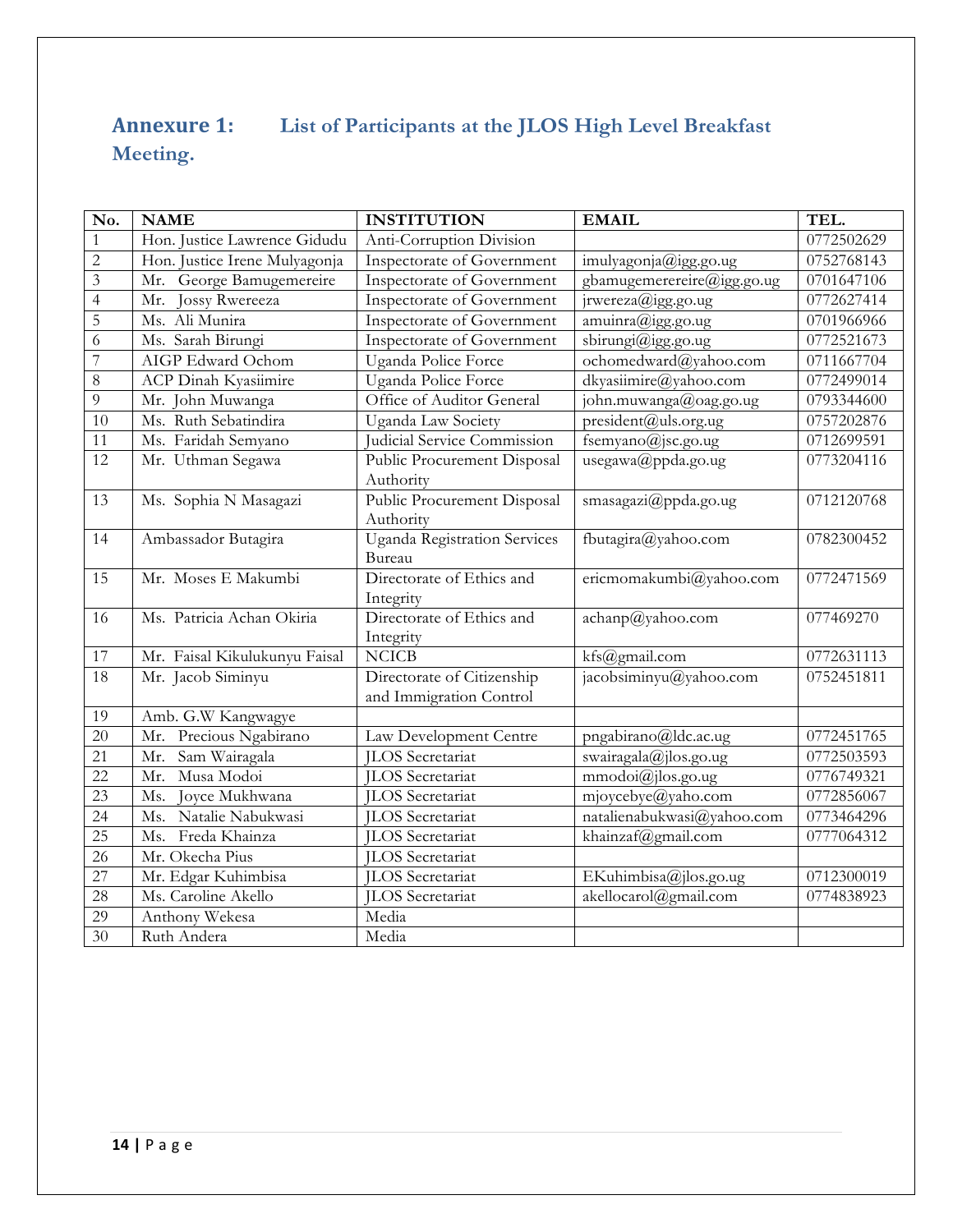# **Annexure 2: Speech of Hon. Justice Lawrence Gidudu**

#### **JLOS HIGH LEVEL BREAKFAST MEETING ON ANTI-CORRUPTION**

#### **Remarks by Chairperson**

The Chief Guest, Hon. Minister of State for Ethics and Integrity,

Hon. Justices of Courts of Judicature,

Heads of Government Institutions,

Heads of Civil Society Institutions,

Invited Guests, Ladies and Gentlemen,

I cordially welcome you to this high-level breakfast meeting to discuss key issues in the fight against corruption in Uganda, but with specific focus to the Justice Law and Order Sector (JLOS).

The Justice Law and Order Sector (JLOS) brings together 17 institutions<sup>1</sup> responsible for administering justice, maintaining law and order and promoting the observance of human rights. JLOS is a significant innovation now in operation for over 14 years as a holistic Government approach focused on promoting the rule of law using a sector wide approach.

The Justice Law and Order Sector in Uganda is rated as a huge success and a regional flag bearer in policy and strategic coordination in justice and law enforcement reforms. Embedded within the national planning framework and a rights based approach, the sectorwide approach(SWAP) has grown from an initial local based pilot into a collaboration that draws together close to one third of government institutions. Steeped in this success, the JLOS intends to sustain this growth and its dividends.

JLOS has organized this public meeting in conjunction with Partners from the Accountability Sector as part of the buildup events towards the commemoration of the International Anti-Corruption Day 2014.

 

 $<sup>1</sup>$  Ministry of Justice and Constitutional Affairs, The Judiciary, Ministry of Internal Affairs, Ministry of Local</sup> Government (LC), Ministry of Gender, Labour and Social Development, Uganda Police Force, Uganda Prisons Service, Law Development Centre, Uganda Registration Services Bureau, Uganda Law Reform Commission, Uganda Human Rights Commission, Centre for Alternative and Dispute Resolution, Tax Appeals Tribunal, Directory of Citizenship and Immigration Control, Uganda Law Society, Directorate of Public Prosecutions and the Judicial Service Commission.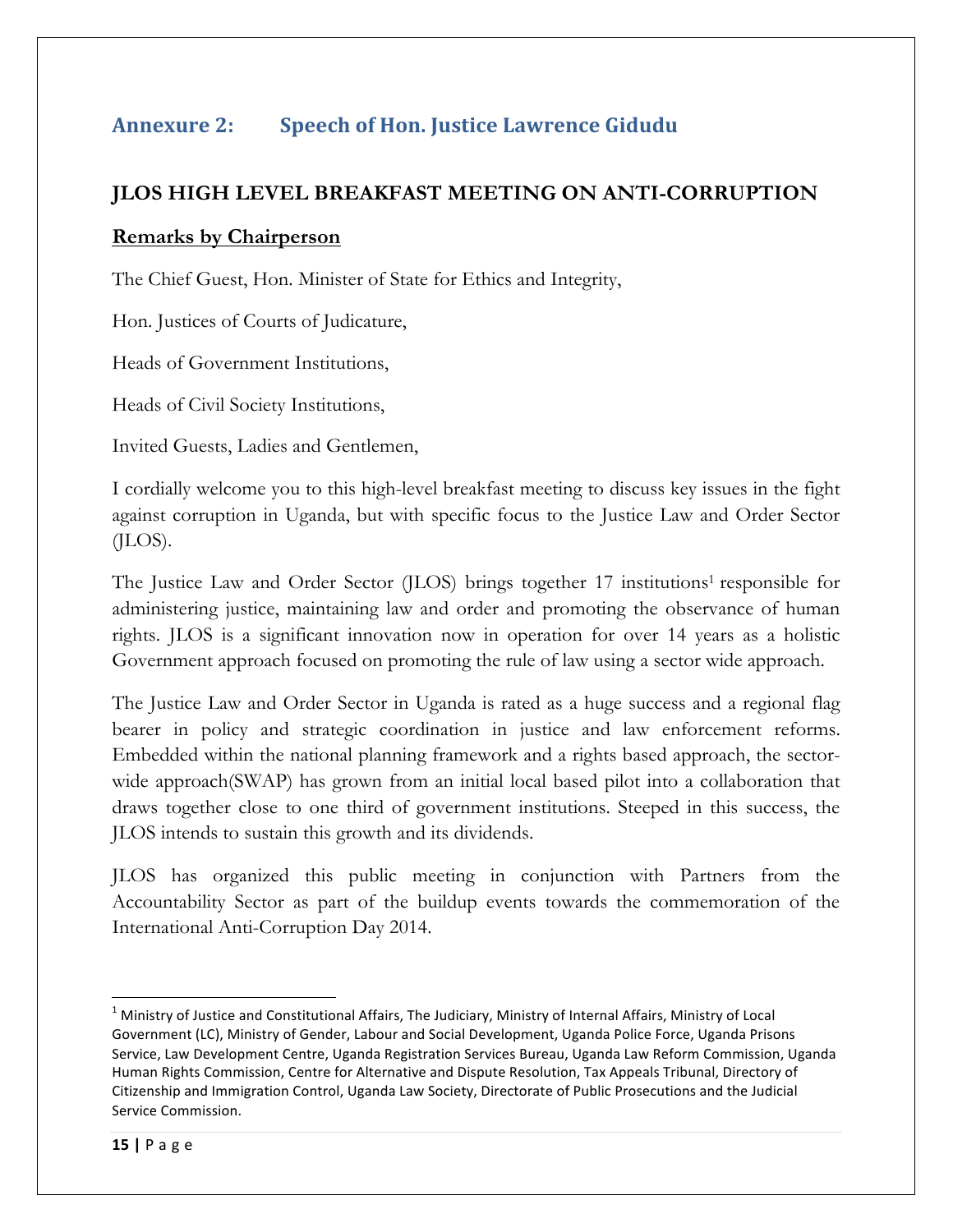This engagement is a critical intervention in deepening the JLOS collaboration with the Accountability Sector, but more so a rare opportunity to reflect on a shared mandate of fighting corruption in Uganda.

The shared mandate of fighting corruption is a common call to all-public and private establishments as a corner stone to realizing development, a people centred public service and above all the realization of human development.

The theme of this dialogue is; *fighting corruption in JLOS: A collective effort to promote integrity and enhance access to JLOS services for all.* The theme underpins two critical results of the fight against corruption; (1) the need to ensure integrity in service delivery, and (2) the realization of increased access to JLOS Services for all people especially the poor and marginalized. These facets are in tandem with the JLOS Sector Investment Plan III (JLOS SIP III) undertakings of promoting human rights and accountability in Uganda.

The objective of this high-level breakfast meeting is to discuss and reflect on the challenge of corruption that has bedeviled many public institutions including the JLOS Sector. Recent Anti-Corruption Surveys reveal that JLOS Sector institutions appear among the top two most corrupt institutions in Uganda. This is an uncomfortable position that negatively affects service delivery within the JLOS Sector and also across the country.

Today, we come together to demonstrate the JLOS Sector's resolve to fight corruption, promote collaborative efforts and build public confidence in the fight against corruption. In this regard, we would like to discuss the problem as viewed from various dimensions, reflect on existing initiatives, gaps, challenges and re-examine our strategies in order to realize the pursuits of the fight against corruption.

We therefore look forward to candid and constructive discussions aimed at driving the JLOS Sector and the country at large towards the national vision of *Zero Tolerance to Corruption*.

I therefore invite the Inspector General of Government, Hon. Justice Irene Mulyagonja to make her key note address.

Thank you.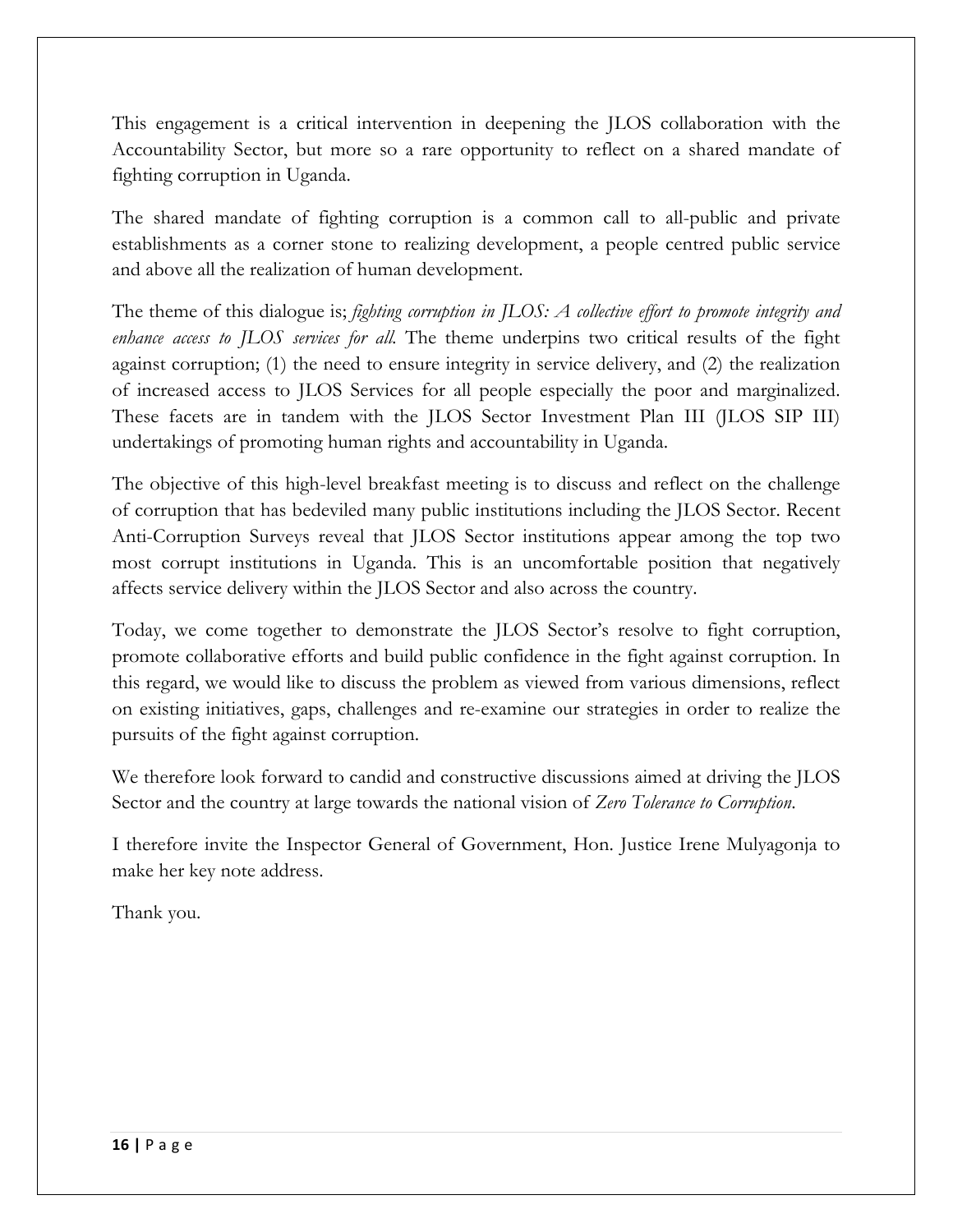Annexure 3: **Speech of Hon. Justice Irene Mulyagonja** 

# **INSPECTORATE OF GOVERNMENT**

# **PRESENTATION ON FIGHTING CORRUPTION IN JLOS:**

# **A COLLECTIVE EFFORT TO PROMOTE INTEGRITY AND ENHANCE ACCESS TO JLOS SERVICES FOR ALL**

# **PRESENTED TO THE JLOS HIGH LEVEL BREAKFAST**

**BY** 

# **JUSTICE IRENE MULYAGONJA KAKOOZA INSPECTOR GENERAL OF GOVERNMENT**

# **ON THE 4TH DECEMBER 2014**

**AT**

# **KAMPALA**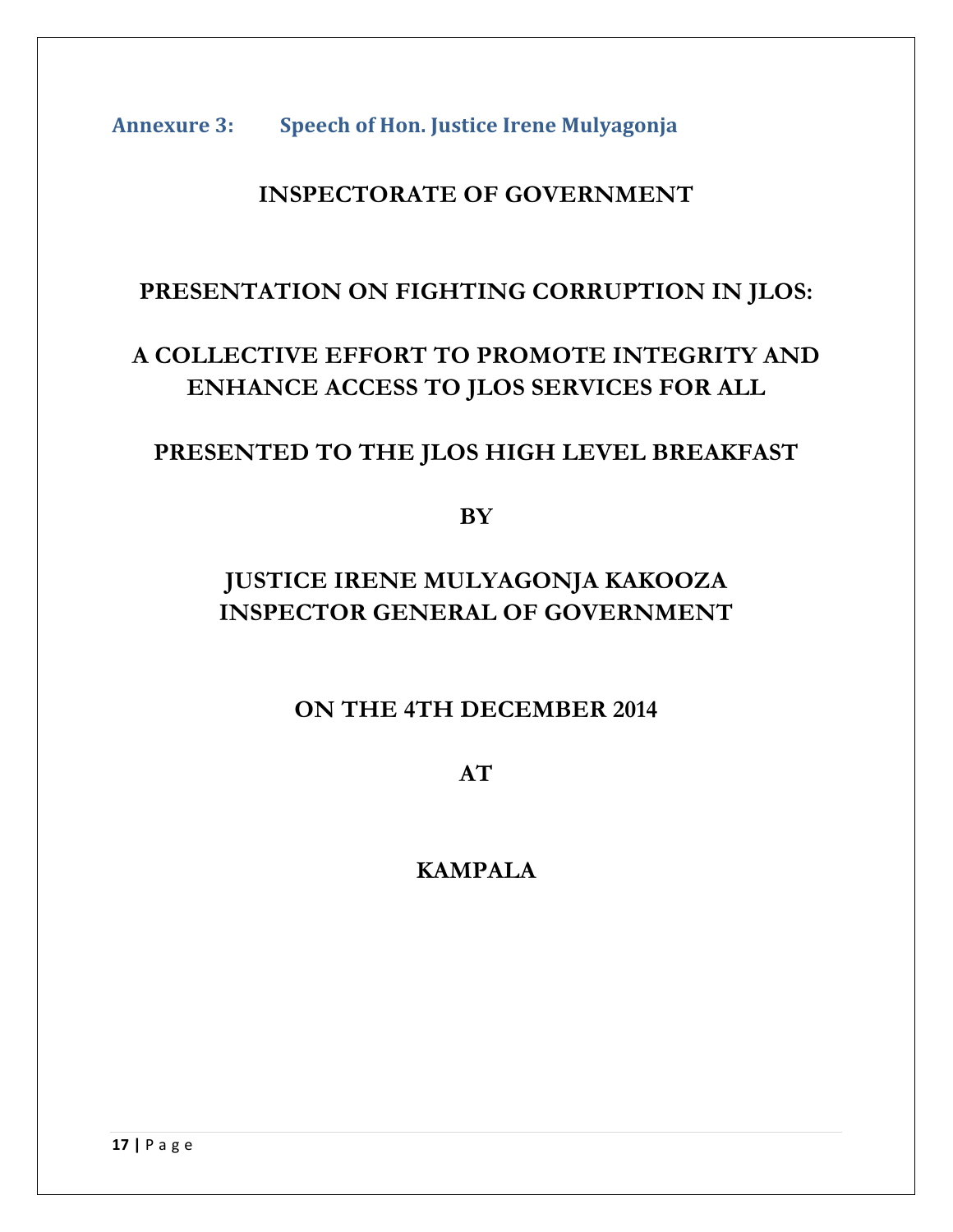#### **Observation of Protocol:**

#### **Definitions:**

**Integrity**: Is defined by Black's Law Dictionary as the moral principle and character shown by one person dealing with others in making and performance of contracts, and fidelity and honesty in discharge of trusts. It is synonymous with "probity", "honesty" and "uprightness. Webster's New World Dictionary defines integrity as " the quality and state of being of sound moral principle; uprightness; honesty; sincerety".

The **Justice Law and Order Sector (JLOS)** is a creature of the Government's desire to have a sector-wide approach to policy planning, implementation and evaluation. JLOS is the sector wide approach to implementing the government's mandate to administer justice equitably.

The members of JLOS are: MOJCA; MIA; Judiciary; UPF; UPS; DPP; JSC; Local Council Courts; Probation and Juvenile Justice Department of the Ministry of Gender Labour and Social Development, ULRC; UHRC; LDC; TAT; ULS, CADER and URSB. Each of these institutions plays a key role in the administration of justice and maintenance of law and order in Uganda.

It is my belief that the Inspectorate of Government, by virtue of its mandate (*under Article 225 (1) (a) of the Constitution and Section 8 (1) (a) of the Inspectorate of Government Act, 2002*) to promote and foster strict adherence to the rule of law and principles of natural justice in administration is not misplaced among the sister institutions that comprise JLOS.

#### **Public Perception of JLOS and Administration of Justice in Uganda**

Institutions that hold membership in JLOS have consistently been named amongst institutions or agencies of government that are perceived to be afflicted with endemic corruption. (*Tracking Corruption Trends in Uganda Using Data Tracking Mechanism: 4th Annual Report, 2014*). Although the Police and the Judiciary were singled out in the report (ranked first and third, respectively), the perception extends to other JLOS institutions too. According to studies conducted, the belief of the public is that administration of justice in Uganda varies in accordance with the amount of money one can pay: impunity is or sale to the highest bidder.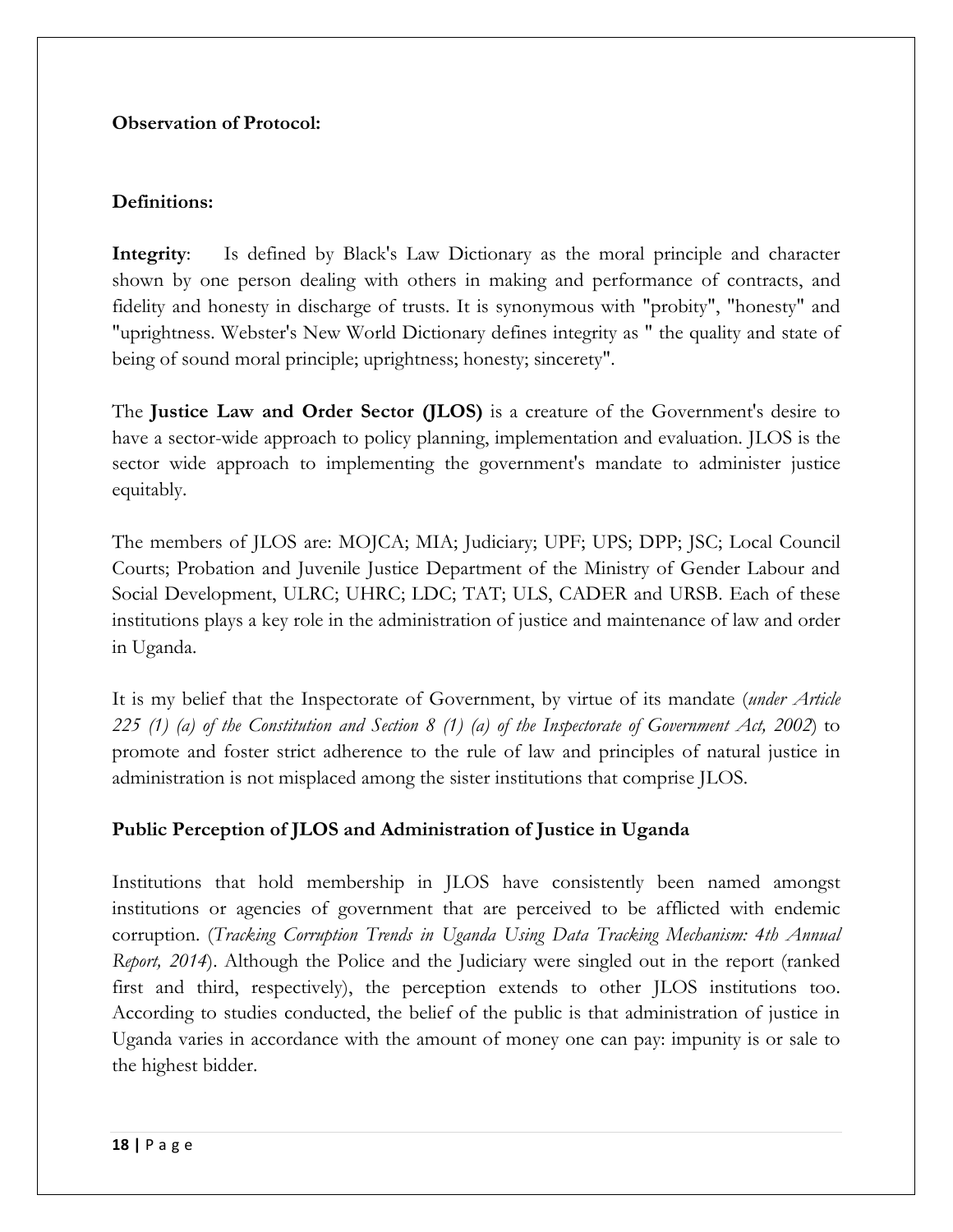The belief that justice is for those that can afford to pay their way erodes the confidence in the JLOS institutions among the poor and vulnerable that cannot afford match the bid. This creates a dangerous situation, and as a cornerstone of the rule of law, there is an expectation to be treated equally before the law. Ensuring that the institutions retain the faith and confidence of those they serve, therefore, is an existential objective for them. If the institutions lose the faith and confidence of the public, they no longer have the legitimacy to effectively administer justice in accordance with their mandate.

It is important therefore, to ensure that the services rendered by the JLOS institutions are easily accessible, understood and utilised by all members of the public without undue regard to their place in society.

#### **Reliability of Public Perceptions as a Measure of Levels of Corruption:**

An argument is usually made that perception indices are not a reliable measure of how corrupt an institution or agency and its officers are. However, we must bear in mind that corrupt transactions by their very nature are extremely secretive and usually only come to light when there is disagreement on how to share the loot.

In the absence of 'tangible' evidence of such transactions, perceptions do become the true measure of how corrupt an institution is deemed to be. Though inadmissible in court, perceptions are real in the eyes and minds of the people. Therefore, to maintain legitimacy, the issues that create the perception that justice in Uganda is for sale to the highest bidder must be addressed with the urgency they deserve.

#### **How to Improve the Image of Administration of Justice in JLOS Institutions:**

- 7. **Increase Awareness**: According to the Baseline Survey Report on Selected JLOS Indicators by Reev Consult International (July 2012), only 6 of the 18 listed institutions scored more than 50%. Uganda Police Force scored the highest with 99%, attributed to a concerted effort to bring their services closer to the people and explain their role and mandate. This is a policy that should be adopted by all other institutions, resources permitting.
- 8. **Integrity**: The conduct of the affairs of the institutions of JLOS should be aimed at reaffirming the people's faith in their integrity and the belief that they execute their mandates in an honest and upright manner. In the Baseline Survey Report (Page 27) 14% of the respondents stated that they would never use the services of the Uganda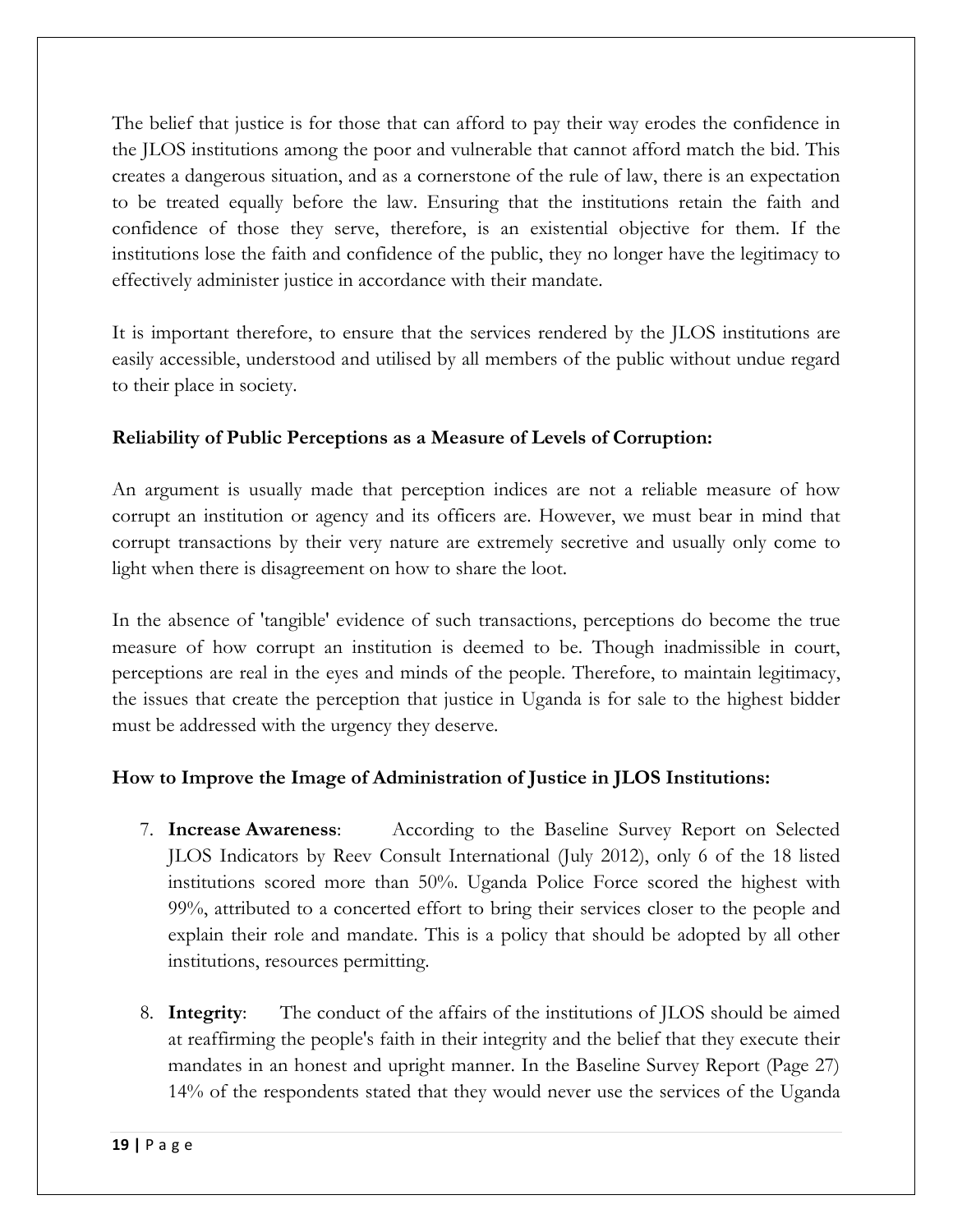Police Force. The reason given was that they (UPF) displayed incredible unfairness in handling disputes, such as conniving with defendants, fleecing respondents, flouting and circumventing the process leading to double loss to the aggrieved party. In order to enhance access to JLOS services, not only must there be an increased presence as stated in (1) above, but also the pull factor of increasing the confidence of the public in the institutions by executing their mandates with integrity.

- 9. **Impartiality**: This is the essence of administration of justice and is concerned not only with the decision that is made, but also with the process by which the process is arrived at. Justice must not only be done , but be seen to be done. Article 28 (1) of the Constitution of the Republic of Uganda states that in the determination of civil rights and obligations or any criminal charge, a person shall be entitled to a fair, speedy and public hearing before an independent and impartial court or tribunal established by law. In the Baseline Survey (Page 69), a significant number of respondents, including legal practitioners both private and public, stated that they held the opinion that the Judiciary was prone to compromise by influence peddling, abuse of office and interference from various sources. If a significant section of the officers of court regard the courts as partial and dependent, ordinary people will be even less inclined to utilise the services rendered therefrom. The Judiciary and other institutions of JLOS must act to demonstrate impartiality in execution of their duties.
- 10. **Curtail Corruption**: The Baseline Survey (Part 6.0) outlines the prevalence of corruption in JLOS institutions. Not a single institution was found free of corrupt practices. Actual incidents in the courts of law were also documented. It was established that 71% of the respondents opted to pay the bribes demanded or expected of them in order to access the services of the respective institution (coping mechanism). The conclusion was that low income earners and lower occupation groups are forfeiting services of JLOS institutions because they cannot afford them. Reporting corruption is very low, because of the perception and experience that nothing will be done to address the problem. To enhance access to these lower income earners and the poor, tough action must be taken against any instances of corruption that are reported, in order to restore faith in the integrity of the institutions. Supervisors must stop paying lip service to efforts to curtail the vice and actually take action in cases where incidences are reported.
- 11. **Accountability for decisions should match the independence and discretion guaranteed**: Many JLOS institutions are clothed with immunity, independence and discretion in the execution of their mandates in order to enable them to perform their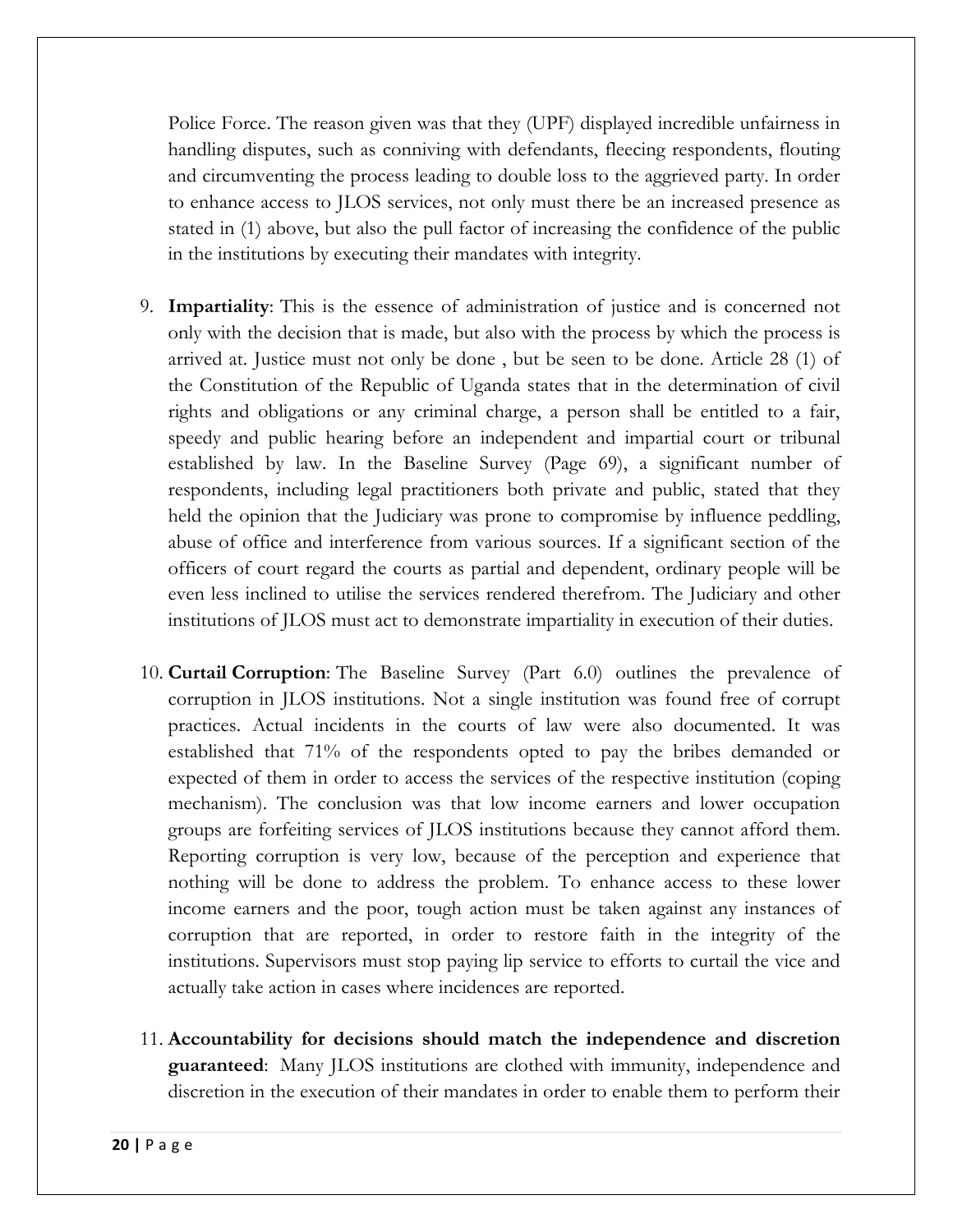duties unfettered. Utmost care should be taken to ensure that misdeeds or clear miscarriages of justice are not sheltered or covered up under such protection. Institutions should put in place internal mechanisms (where external ones are barred by law or undesirable) to ensure that institutions or individuals are held accountable for errant or deviant actions or omissions in order to restore the confidence of the people.

12. **Competence and Diligence**: The administration of justice involves the determination of civil rights and obligations or criminal charges. These are sensitive actions touching the fundamental rights, lives and livelihoods of individuals. To instil confidence, institutions or their members must approach any decision making not whimsically, but diligently and studiously. The people must be reassured that the administrators of justice know what they are doing and are willing to apply themselves to ensure justice is done. Only in such knowledge shall they find the confidence to revert to the JLOS institutions and not seek to take matters into their own hands.

#### **Conclusion:**

JLOS institutions are the custodians of the mandate to ensure that the country operates under the rule of law. However, as seen from the various surveys, many are ignorant and distrustful of the institutions and their mandates and, therefore, do not take advantage of the services on offer or avoid them for what they deem good cause.

It is my prayer that the services rendered by the institutions are demystified for the ordinary citizen by making them comprehensible, available, cheap and trustworthy. The only way to achieve this is to re-instil the integrity of the institutions and the officers that man them in the minds of the people. It is my belief that that can be achieved by taking the following practical actions:

- 5. All policies, procedures and decisions made by on in institutions must not only be fair, but demonstrably so, to ensure transparency.
- 6. Institutions must educate the public about their jurisdiction, powers, functions and mandates and the people's rights as determined by them, so that ignorance does not breed distrust that ultimately erodes confidence in the institutions and systems.